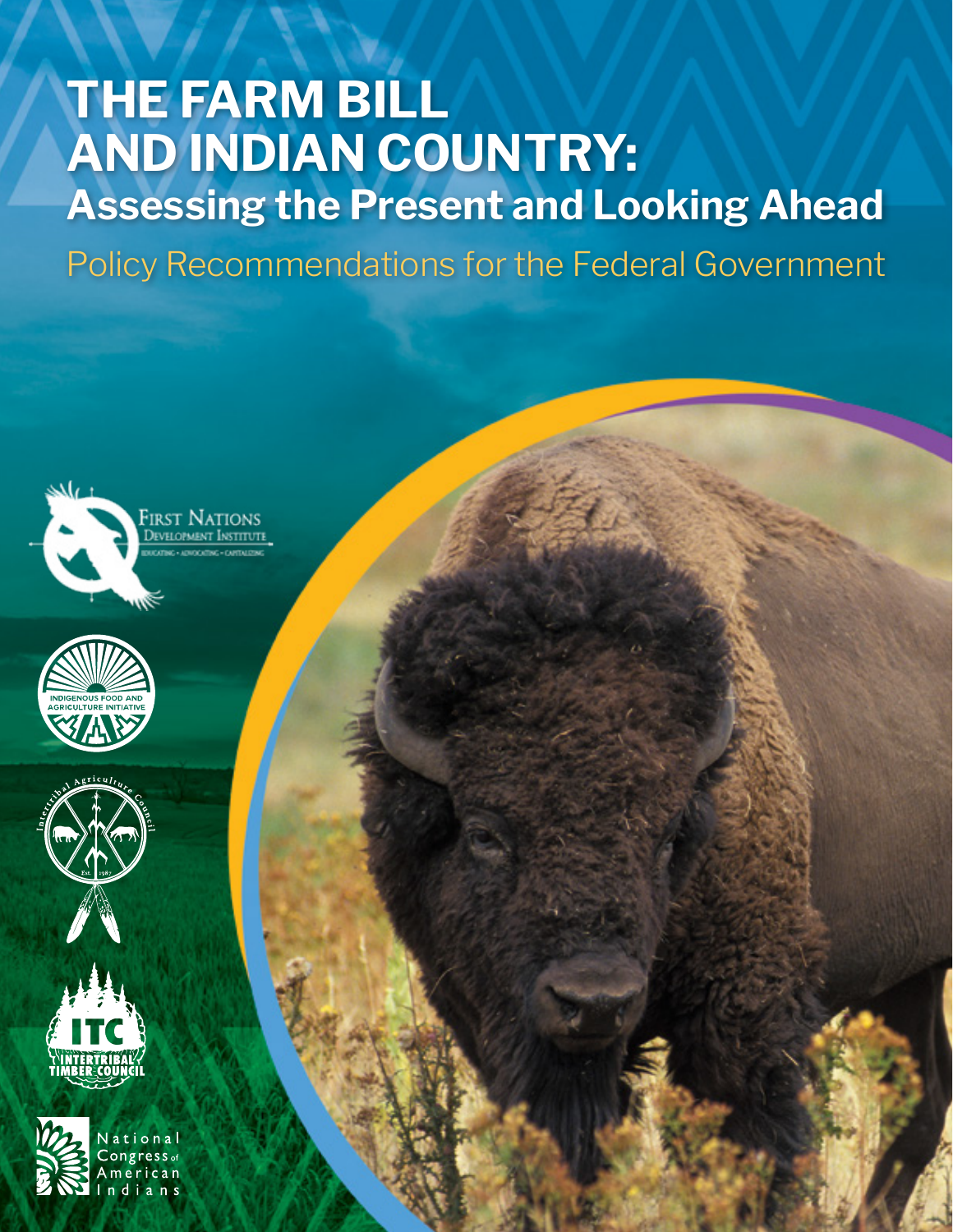# This Brief's Purpose

NCAI and its partners (see below) produced this concise brief to:

 (1) provide a cursory assessment of the state of implementation of the landmark tribal provisions contained in the 2018 Farm Bill;

 (2) share Indian Country's policy recommendations for Congress and the Administration about how to strengthen the implementation of those provisions; and

 (3) set forth an initial list of Indian Country's overarching policy priorities for the 2023 Farm Bill which can be expanded upon.

A mid-point status report about how the Farm Bill is working for Indian Country and how it could work better, this brief serves as an important education and advocacy tool for tribal leaders and key decision-makers as they deepen their dialogue with federal policymakers about: (1) how best they can strengthen implementation of the current Farm Bill provisions; and (2) what is needed in the next Farm Bill, slated for passage in 2023.

# A Collaborative Production

This brief would not have been possible without the close partnership and invaluable input of the following organizations: **[First Nations Development Institute](https://www.firstnations.org/)**, **[Indigenous Food and Agriculture Initiative](https://indigenousfoodandag.com/)**, **[Intertribal Agriculture Council](https://www.indianag.org/)**, **[Intertribal Timber Council](https://www.itcnet.org/)**, and the **[Native Farm Bill Coalition](https://indigenousfoodandag.com/resources/native-farm-bill-coalition/)**.

# About the Native Farm Bill Coalition

The Native Farm Bill Coalition (NFBC) was established at the NCAI Annual Convention in October 2017 by the Shakopee Mdewakanton Sioux Community, Intertribal Agriculture Council, National Congress of American Indians, and Indigenous Food and Agriculture Initiative (research partner). The NFBC represents the first time that tribal nations have come together to speak with one voice on the importance of the Farm Bill to Indian Country. Currently, more than 170 tribal governments are represented in the NFBC, with 79 individual tribal nations passing resolutions/letters of support, as well as 15 national and regional tribal organizations/entities and several allied organizations, including MAZON: A Jewish Response to Hunger and the National Sustainable Agriculture Coalition. Starting in November 2020, the NFBC will be permanently housed at the Intertribal Agriculture Council, and will continue its strong collaboration and coordination with NFBC's partners and members to advocate for policy advancements that support strong food systems in Indian Country.

# Acknowledgments

NCAI would like to thank the following individuals for their invaluable input and feedback at various stages of this brief's development: Patrese Atine, Philip Baker-Shenk, Carrie Billy, Cody Desautel, Zach Ducheneaux, Colby Duren, Jim Durglo, Josiah Griffin, Janie Hipp, Carly Griffith Hotvedt, Blake Jackson, Erin Parker, A-dae Romero-Briones, Jacob Schellinger, and Heather Dawn Thompson. Development of this policy brief was supported in part by a grant from the Native American Agriculture Fast-Track Fund. Fast-Track funding originated from the settlement of the *Keepseagle v. Vilsack* national class action lawsuit, which also led to the creation of the Native American Agriculture Fund (NAAF), the largest philanthropic entity supporting Native American farmers and ranchers through grants that focus on business assistance, technical support, and agricultural education and advocacy.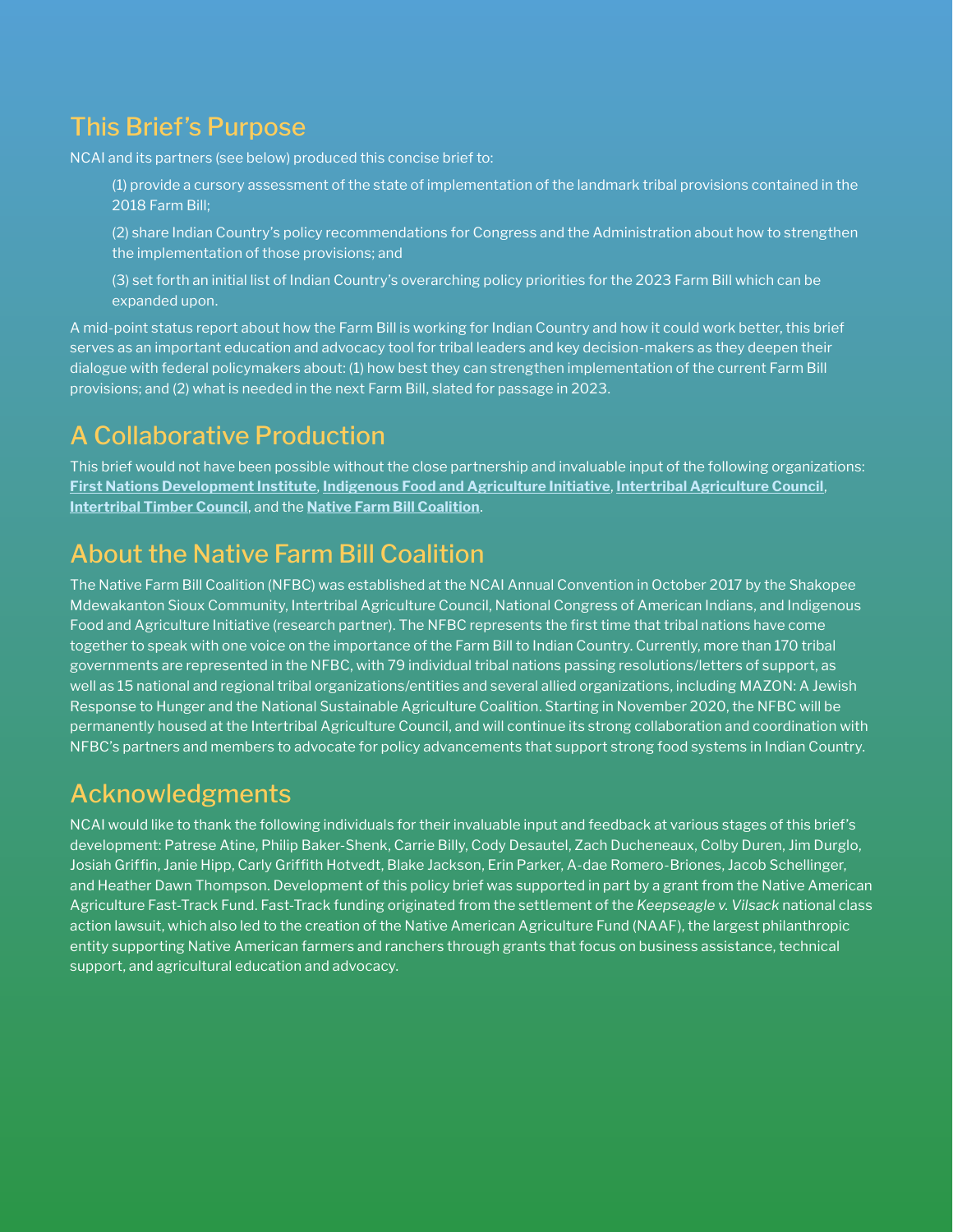# **THE FARM BILL AND INDIAN COUNTRY: AN OVERVIEW**

Approximately every five years, the United States Congress enacts what is commonly called the Farm Bill, one of this country's most substantial and significant pieces of domestic legislation. Generally under the administrative purview of the United States Department of Agriculture (USDA), this legislation addresses nutrition programs, agricultural policies, food production, natural resource conservation, rural development, and insurance programs, among others.<sup>1</sup>

On December 20, 2018, the Agriculture Improvement Act of 2018 (2018 Farm Bill) became law. The 2018 Farm Bill featured – for the first time – landmark provisions designed to provide tribal nations and their citizens with unprecedented opportunities to advance their food sovereignty and security efforts, agricultural production operations, economic and workforce development initiatives, and public health priorities. The result of close coordination between and relentless advocacy by NCAI, the Intertribal Agriculture Council, the Native Farm Bill Coalition, tribal nations and organizations, and other key partners, the 2018 Farm Bill featured a total of 63 Indian Country-specific provisions; today, this coalition continues to work in lockstep to ensure the 2018 Farm Bill is fully and properly implemented across tribal nations and communities.

### 2018 Farm Bill: Summary of Key Tribal Provisions

The following details the major Indian Country-specific provisions contained in the 2018 Farm Bill:

- Expands Indian Self-Determination and Education Assistance Act contracting authority (Public Law 93-638 authority) to USDA for the Food Distribution Program on Indian Reservations (FDPIR)
- Expands Public Law 93-638 authority for Tribal Forest Protection Act-related management activities at USDA and the U.S. Department of the Interior, and establishes eligibility for tribal nations to exercise Good Neighbor authority for forest management agreements with USDA and states (both measures are designed to enable tribal nations to prevent wildfires from spreading from federal lands to tribal forest lands)
- Requires the establishment of a Tribal Advisory Committee at USDA to identify issues and make recommendations to the Secretary
- Elevates the Office of Tribal Relations to live fully within the Office of the USDA Secretary
- Provides parity for tribal nations to regulate the production of industrial hemp

# To Learn More about the Farm Bill

To learn more about the 2018 Farm Bill and access detailed overviews of its tribal provisions, please go to the Indigenous Food and Agriculture Initiative's website **[here](https://indigenousfoodandag.com/)**.

*<sup>1</sup> There are 12 titles in the Farm Bill. To view the full list of titles, visit the [2019 CRS Primer.](https://crsreports.congress.gov/product/pdf/IF/IF11126)*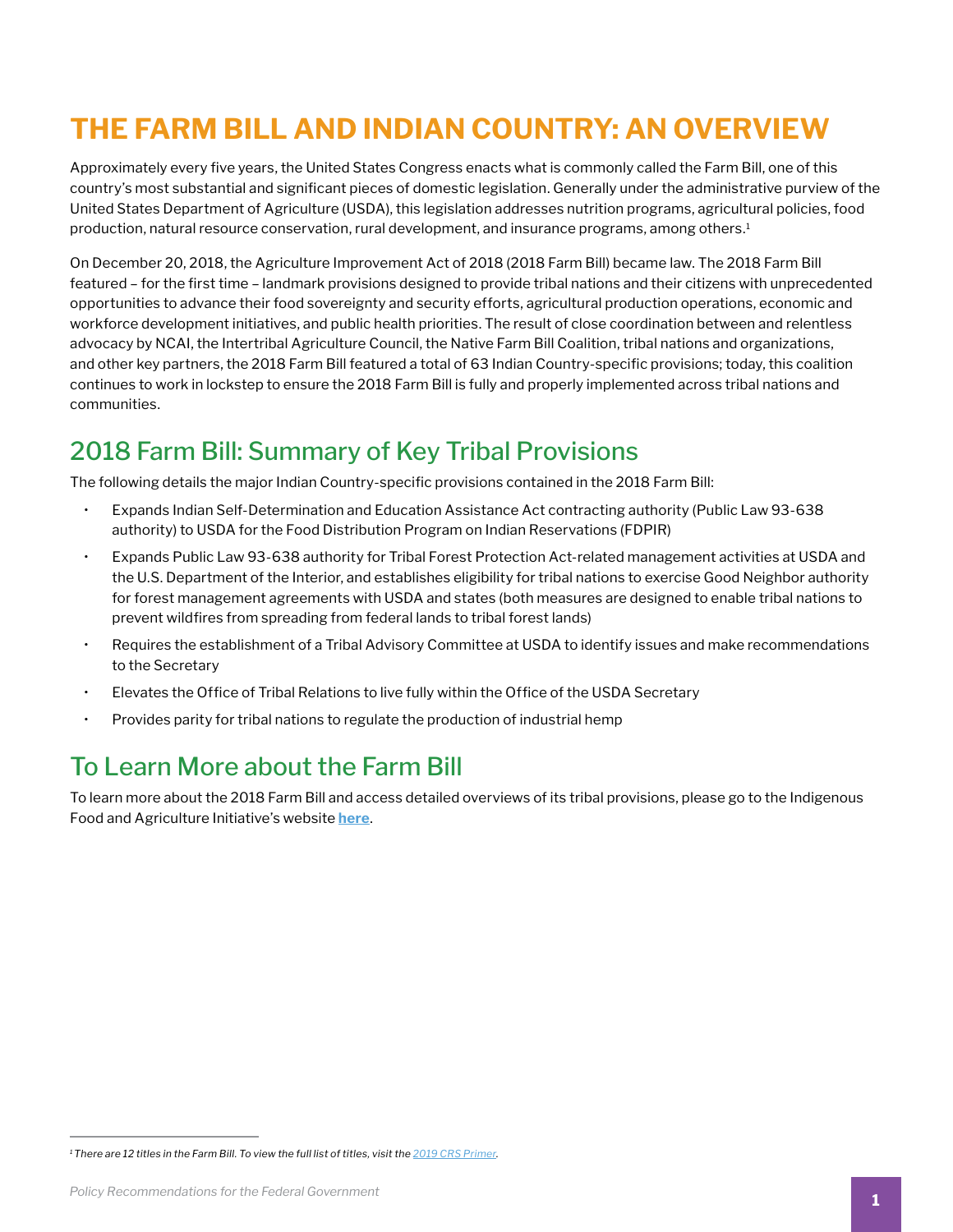# **THE FARM BILL'S TRIBAL PROVISIONS: STATE OF IMPLEMENTATION**

It has been two years since the 2018 Farm Bill became law. Once enacted, it became the job of USDA and other federal agencies to implement – in a timely yet methodical fashion – the legislation's 63 Indian Country-specific provisions in accordance with the letter of the law and the spirit in which they were intended. Featured below and in the following pages are summaries and status reports on the 2018 Farm Bill's major tribal provisions, as well as the other provisions in the act that touch upon Indian Country. For the latest updates on these provisions, check out the Indigenous Food and Agriculture Initiative's 2018 Farm Bill Implementation Tracker **[here](https://indigenousfoodandag.com/wp-content/uploads/2020/10/IFAI-2018-Farm-Bill-Tribal-Tracker.pdf)**.

| <b>MAJOR PROVISIONS</b>                                                         | <b>SUMMARY</b>                                                                                                                                                                                                                                                                                                                                        | <b>STATE OF IMPLEMENTATION</b>                                                                                                                                                                                                                                                                                                                                                                                                                                                                                                        |  |
|---------------------------------------------------------------------------------|-------------------------------------------------------------------------------------------------------------------------------------------------------------------------------------------------------------------------------------------------------------------------------------------------------------------------------------------------------|---------------------------------------------------------------------------------------------------------------------------------------------------------------------------------------------------------------------------------------------------------------------------------------------------------------------------------------------------------------------------------------------------------------------------------------------------------------------------------------------------------------------------------------|--|
| <b>TITLE II CONSERVATION</b>                                                    |                                                                                                                                                                                                                                                                                                                                                       |                                                                                                                                                                                                                                                                                                                                                                                                                                                                                                                                       |  |
| <b>Sec. 2202 Conservation Reserve</b><br><b>Enhancement Program</b>             | Enables cost-share agreements between the<br>federal government and tribal nations and<br>other partners to carry out the Conservation<br>Reserve Enhancement Program (CREP).                                                                                                                                                                         | <b>IN PROCESS:</b> Tribal nations added as<br>potential partners. <sup>2</sup> Through a restrictive<br>interpretation of Executive Order 13175,<br>USDA has been determining that tribal<br>consultations are not required at this time.                                                                                                                                                                                                                                                                                             |  |
| <b>Sec. 2204 Pilot Programs (Conservation)</b><br><b>Reserve Easements)</b>     | Creates pilot project for 30-year conservation<br>easements called Clean Lakes Estuaries<br>and Rivers (CLEAR 30) practices. Requires<br>that the Secretary enter into one or more<br>agreements with tribal nations under CLEAR<br>30.                                                                                                               | <b>IN PROCESS:</b> The CLEAR 30 Pilot is a first-<br>time opportunity to enroll in a 30-year CRP<br>contract. The Pilot will be focused in the Great<br>Lakes and Chesapeake Bay Priority Areas.<br>The initial CLEAR 30 enrollment period ended<br>in August 2020. CLEAR 30 contracts will be<br>effective on October 1, 2020.                                                                                                                                                                                                       |  |
| <b>TITLE IV NUTRITION</b>                                                       |                                                                                                                                                                                                                                                                                                                                                       |                                                                                                                                                                                                                                                                                                                                                                                                                                                                                                                                       |  |
| Sec. 4003(a) Food Distribution Program on<br><b>Indian Reservations (FDPIR)</b> | Requires USDA to pay 80 percent of<br>administration costs for FDPIR. USDA must<br>waive the match requirement if a tribal<br>nation is financially unstable or substantially<br>burdened. Adds "regionally grown" to<br>the traditional foods provision purchase<br>and requires USDA Secretary to purchase<br>traditional foods "cost-effectively." | <b>IN PROCESS: USDA received multiple</b><br>comments in the Federal Register and<br>through consultation with tribal leaders<br>suggesting the process USDA utilized,<br>although operable, was too burdensome to<br>tribal nations. Regionally grown products have<br>been added to the traditional food products<br>provision. Federal procurement of traditional<br>food products remains a subject of debate in<br>consultation meetings with tribal leaders and<br>representatives.                                             |  |
| Sec. 4003(b) FDPIR - Demonstration Project<br>for Tribal Organizations          | Authorizes \$5 million for demonstration<br>projects for tribal organizations to enter 638<br>self-determination contracts to procure foods<br>for FDPIR packages.                                                                                                                                                                                    | <b>IN PROCESS: USDA used the lack of an</b><br>appropriation to stall the entire process<br>of rulemaking and development of the<br>program. Tribal consultations continue<br>after an initial request for information was<br>published by USDA on December 15, 2019.<br>Congress appropriated \$3 million for this<br>demonstration project, which is available<br>for use until September 30, 2021. USDA is<br>still in the process of finalizing guidelines<br>for applications and has not yet opened the<br>application process. |  |

*2 Final Rule: Community Credit Corporation and Farm Service Agency (FSA), USDA, published on December 6, 2019; the USDA-FSA website only lists state governments as eligible partners with the federal government under the CREP program.* 

*<sup>3</sup> USDA did release an Interim Final Rule in 2019 regarding the matching funds waiver process and received multiple comments in the Federal Register and in consultation with tribal leaders suggesting the process USDA utilized was too burdensome.*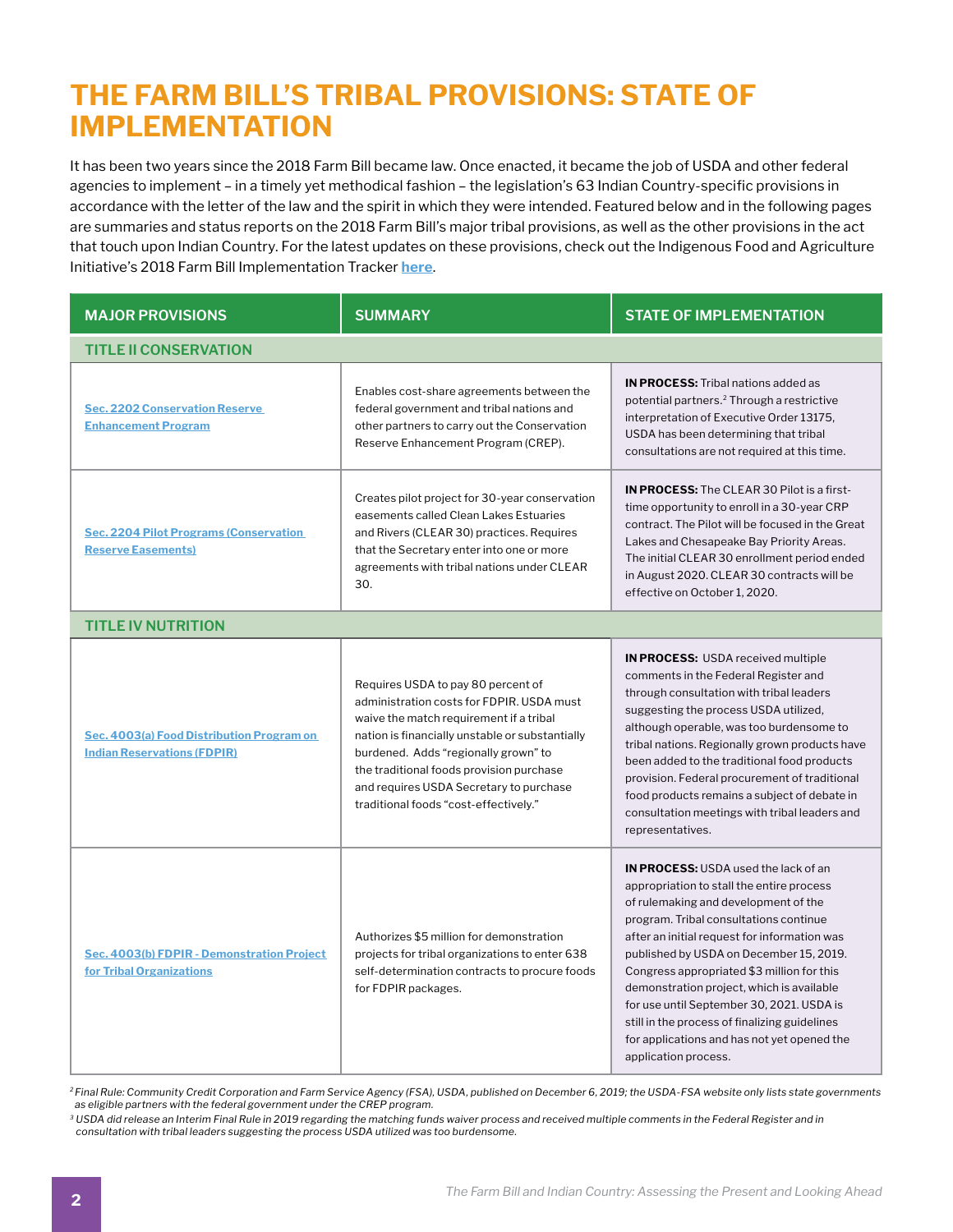| <b>MAJOR PROVISIONS</b>                                                            | <b>SUMMARY</b>                                                                                                                                                                                                                                                                                       | <b>STATE OF IMPLEMENTATION</b>                                                                                                                                                                                                                                                                                                                                                                                                                                       |  |
|------------------------------------------------------------------------------------|------------------------------------------------------------------------------------------------------------------------------------------------------------------------------------------------------------------------------------------------------------------------------------------------------|----------------------------------------------------------------------------------------------------------------------------------------------------------------------------------------------------------------------------------------------------------------------------------------------------------------------------------------------------------------------------------------------------------------------------------------------------------------------|--|
| <b>TITLE VI RURAL DEVELOPMENT</b>                                                  |                                                                                                                                                                                                                                                                                                      |                                                                                                                                                                                                                                                                                                                                                                                                                                                                      |  |
| Sec. 6201 Access to Broadband<br><b>Telecommunications Services in Rural Areas</b> | Codifies priority for tribal nations and other<br>underserved communities for broadband<br>grants, loans, and loan guarantees.                                                                                                                                                                       | <b>IN PROCESS:</b> Interim Final Rule implementing<br>this authority became effective on May 11.<br>2020.                                                                                                                                                                                                                                                                                                                                                            |  |
| <b>Sec. 6204 Community Connect Grant</b><br><b>Program</b>                         | Amends the Community Connect program to<br>make tribal nations and organizations eligible<br>for grants, as well as other underserved<br>communities.                                                                                                                                                | <b>IN PROCESS:</b> Initial round of ReConnect<br>grants included tribal priority points; however,<br>that was not included in subsequent rounds.<br>Funding application period remains open<br>through the end of December 2020.                                                                                                                                                                                                                                     |  |
| Sec. 6302 Establishment of Technical<br><b>Assistance Program</b>                  | Establishes a permanent Rural Development<br>Tribal Technical Assistance Office to provide<br>technical assistance across all areas.                                                                                                                                                                 | <b>NO PROGRESS: No public information</b><br>regarding the Rural Development Tribal<br>Technical Assistance Office is available.                                                                                                                                                                                                                                                                                                                                     |  |
| <b>TITLE VIII FORESTRY</b>                                                         |                                                                                                                                                                                                                                                                                                      |                                                                                                                                                                                                                                                                                                                                                                                                                                                                      |  |
| <b>Sec. 8624 Good Neighbor Authority</b>                                           | Adds tribal nations as eligible for Good<br>Neighbor Authority Agreements, including on<br>land owned by a tribal nation. Good Neighbor<br>Authority allows the USDA Forest Service<br>to enter into agreements to do the critical<br>management work to keep our forests healthy<br>and productive. | <b>IN PROCESS:</b> The expansion now includes<br>counties and tribal nations in addition to<br>states as eligible partners. The Forest Service<br>is updating manual and handbook directives<br>to reflect these changes. However, as the<br>three most recent decadal Indian Forest<br>Management Assessments (IFMAT) have<br>continually documented, tribal nations and<br>BIA agencies are severely underfunded and<br>understaffed. <sup>4</sup>                 |  |
| <b>Sec. 8703 Tribal Forest Management</b><br><b>Demonstration Project</b>          | Permits the Secretaries of Interior<br>and Agriculture to enter into 638 self-<br>determination demonstration project<br>agreements with tribal nations under the<br>Tribal Forest Protection Act (TFPA) of 2004. <sup>5</sup>                                                                       | <b>IN PROCESS:</b> The Intertribal Timber Council<br>(ITC) has worked with a USDA Forest Service<br>Workgroup to develop a 638-contract<br>template and best practices guide. Two<br>webinars were held to share this information<br>and engage interested tribal nations and<br>National Forests in discussion. On September<br>16, 2020, the first 638 contract was signed<br>between the Tulalip Tribes and Mt Baker/<br>Snoqualmie National Forest. <sup>6</sup> |  |
| <b>TITLE X HORTICULTURE</b>                                                        |                                                                                                                                                                                                                                                                                                      |                                                                                                                                                                                                                                                                                                                                                                                                                                                                      |  |
| <b>Sec. 10113 Hemp Production</b>                                                  | Makes hemp farming legal and authorizes<br>states and tribal nations to create and<br>implement plans and regulations to develop<br>and expand hemp production.                                                                                                                                      | <b>IN PROCESS:</b> Updated information on the<br>status of state and tribal hemp production<br>plans can be found on the USDA website. As<br>of November 2020, there are 38 approved<br>tribal plans, with five under review and three<br>tribal nations currently drafting plans. The<br>interim final rule was released on October 31,<br>2019 (its end date is November 1, 2021). <sup>7</sup>                                                                    |  |
| Sec. 10114 Interstate Commerce Hemp                                                | No state or tribal nation can prohibit the<br>transportation or shipment through its<br>territory of hemp or hemp products produced<br>under an approved tribal or state plan.                                                                                                                       | <b>ONGOING:</b> The 2018 Farm Bill allows for<br>interstate transportation and shipment of<br>hemp in the United States. See above.                                                                                                                                                                                                                                                                                                                                  |  |

*4 Except for a few tribal nations, the expectation to participate in cross-boundary collaboration and work while still accomplishing management targets on trust lands without additional workforce capacity is unrealistic. The BIA and tribal nations must develop workforce capacity to effectively manage their cultural and traditional use landscapes. However, a Good Neighbor Authority Agreement has been signed with Chugachmiut, an Alaska Native 501(c)(3) non-profit tribal consortium.*

*5 These projects allow federally recognized tribal nations to conduct forest management activities in accordance with TFPA through contracts under the Indian Self-Determination and Education Assistance Act (P.L. 93-638).*

*6 An additional contract has been signed since that date, and two additional TFPA 638 proposals have been accepted.*

*7 The comment period reopened from September 7 through October 8, 2020, with USDA holding a tribal consultation on September 23, 2020.*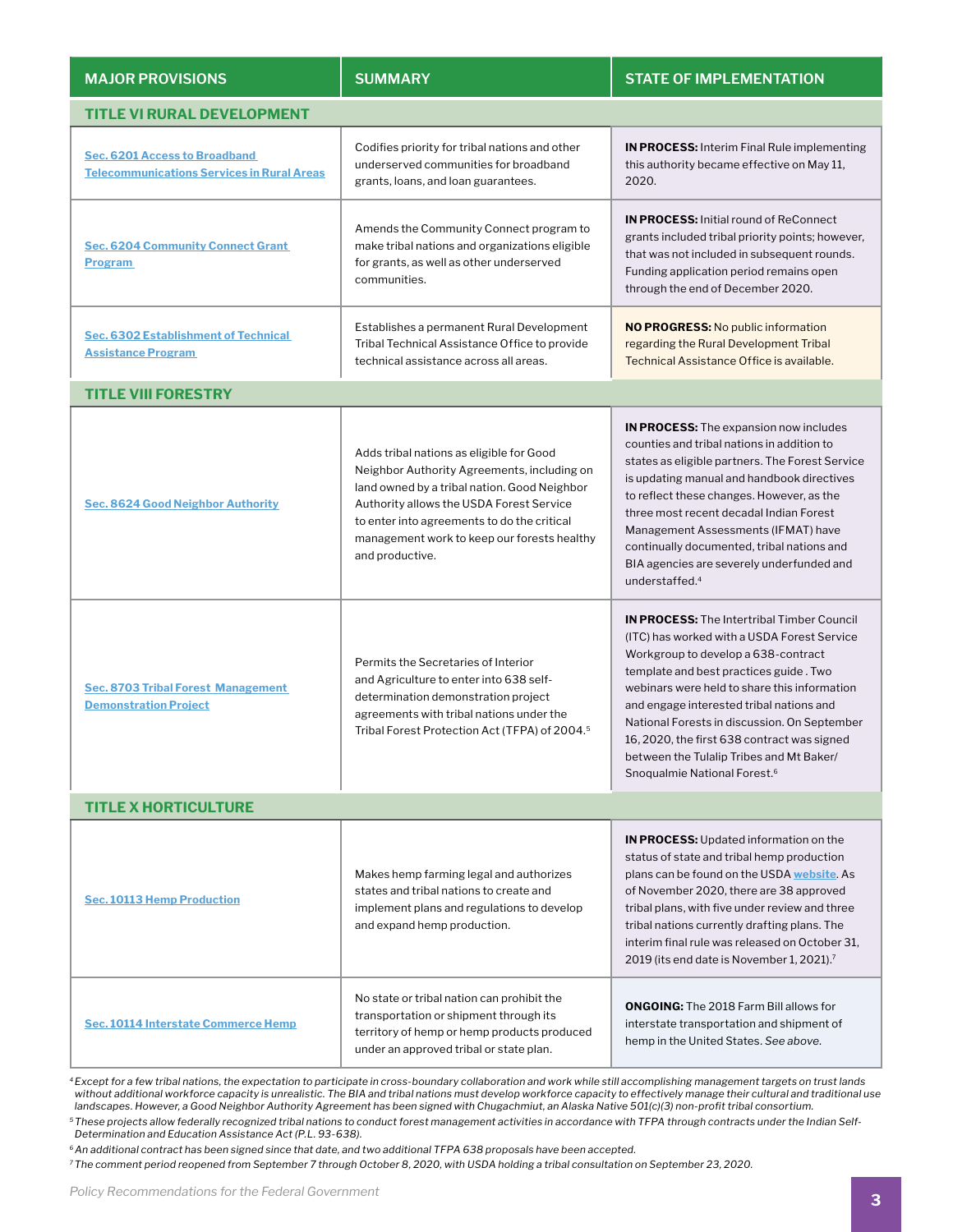*Note: the following provisions authorize representation or eligibility for tribal nations.*

**Title I Commodities Sec. 1501 [Supplemental Agricultural Disaster Assistance](https://www.fsa.usda.gov/programs-and-services/disaster-assistance-program/)**: Amends Agricultural Act of 2014 to add an "Indian tribe" or "tribal organization" as an eligible producer and to require reimbursement of 75 percent of the losses for beginning farmers, ranchers, and veterans under the Tree Assistance Program. **STATUS:** *Implementation status unclear as all publicly available information on USDA's website still reflects authorities under the Agricultural Act of 2014.* 

**Title II Conservation Sec. 2701 [Regional Conservation Partnership Program](https://www.grants.gov/web/grants/view-opportunity.html?oppId=328578)**: Includes tribal nations who own or operate eligible land as eligible producers for the Regional Conservation Partnership Program. **STATUS:** *The Regional Conservation program now includes tribal nations as an eligible partner or the program.*

**Title IV Nutrition Sec. 4203 [Service of Traditional Foods in Public Facilities](https://www.law.cornell.edu/uscode/text/25/1685)**: Adds state, county, and local education programs as eligible for the donation of traditional foods provision into public and nonprofit facilities. **STATUS:** *Entities added as eligible for the donation of traditional foods provision.*

**Title IV Nutrition Sec. 4205 [Gus Schumacher Food Insecurity Incentives](https://nifa.usda.gov/program/gus-schumacher-nutrition-incentive-grant-program)**: The Gus Schumacher Nutrition Incentive Program (GusNIP) (formerly FINI) supports projects to increase the purchase of fruits and vegetables among low-income consumers participating in the Supplemental Nutrition Assistance Program (SNAP) by providing incentives at the point of purchase. **STATUS:** *Tribal agency grantees may use funds provided to the Indian Tribe or agency to satisfy all or part of the non-federal share described if such use is otherwise consistent with the purpose of such funds per an RFA issued on April 1, 2020.*

**Title VI Rural Development Sec. 6306 [Council on Rural Community Innovation and Economic Development](https://www.law.cornell.edu/uscode/text/7/2204b-3)**: Creates a Council with representatives from 26 Executive Branch agencies to streamline, coordinate and leverage federal investments to rural areas, with stakeholders, including tribal governments. **STATUS:** *No information on creating this council is publicly available.*

**Title VI Rural Development Sec. 6406 [Tribal College and University, Essential Community Facilities](https://codes.findlaw.com/us/title-7-agriculture/7-usc-sect-1926.html)**: Reauthorized at current \$10 million funding level. **STATUS:** *Funding reauthorized.*

**Title VI Rural Development Sec. 6408 [Water Systems for Rural and Native Villages in Alaska](https://www.law.cornell.edu/uscode/text/7/1926d)**: Reauthorized at current funding level and includes eligibility for tribal consortia and Alaska Native villages. **STATUS:** *Reauthorized at current funding level and includes eligibility for tribal consortia (with a 2 percent set-aside for the consortia) and Alaska Native villages.*

**Title VI Rural Development Sec. 6419 [Rural Business-Cooperative Service Programs Technical Assistance Training](https://www.rd.usda.gov/about-rd/agencies/rural-business-cooperative-service)**: Expressly authorizes tribal governments as eligible grantees for technical assistance/training programs under the Rural Business-Cooperative Service. **STATUS:** *Tribal governments expressly authorized as eligible grantees for technical assistance and training programs.*

**Title VI Rural Development Sec. 6701 (a) (1) [Corrections Relating to the Consolidated Farm and Rural Development Act](https://www.fsa.usda.gov/Internet/FSA_File/title6_rd_fb08.pdf)**: Technical amendment clarifying the eligibility of tribes. **STATUS:** *Eligibility of tribal nations clarified.*

**Title VII Research Sec. 7109 [Education Grants to Alaska Natives Serving Institutions and Native Hawaiian Serving institutions](https://www.law.cornell.edu/uscode/text/20/1059d)**: Reauthorized at the current level. **STATUS:** *Current level of funding reauthorized.*

**Title VII Research Sec. 7123 [Partnership to Build Capacity in International Agricultural Research, Extension, and Teaching](https://nifa.usda.gov/opportunities-global-engagement)**: Includes 1994 Tribal Colleges as eligible for the program to build the capacity and improve the performance. **STATUS:** *1994 Tribal Colleges are now eligible to participate in program.*

**Title VII Research Sec. 7206 [National Genetics Resources Program](https://nareeeab.ree.usda.gov/sites/default/files/2020-05/NAREE Board Published Federal Register Volume 85_0.pdf)**: Adds 1994 Tribal College representation. **STATUS:** *Of the total members of the National Genetics Resources Program, four (4) must also represent the 1862 land-grant colleges and universities, 1890 land-grant colleges and universities, Latinx-serving institutions, or 1994 Equity in Education Land-Grant Act institutions.*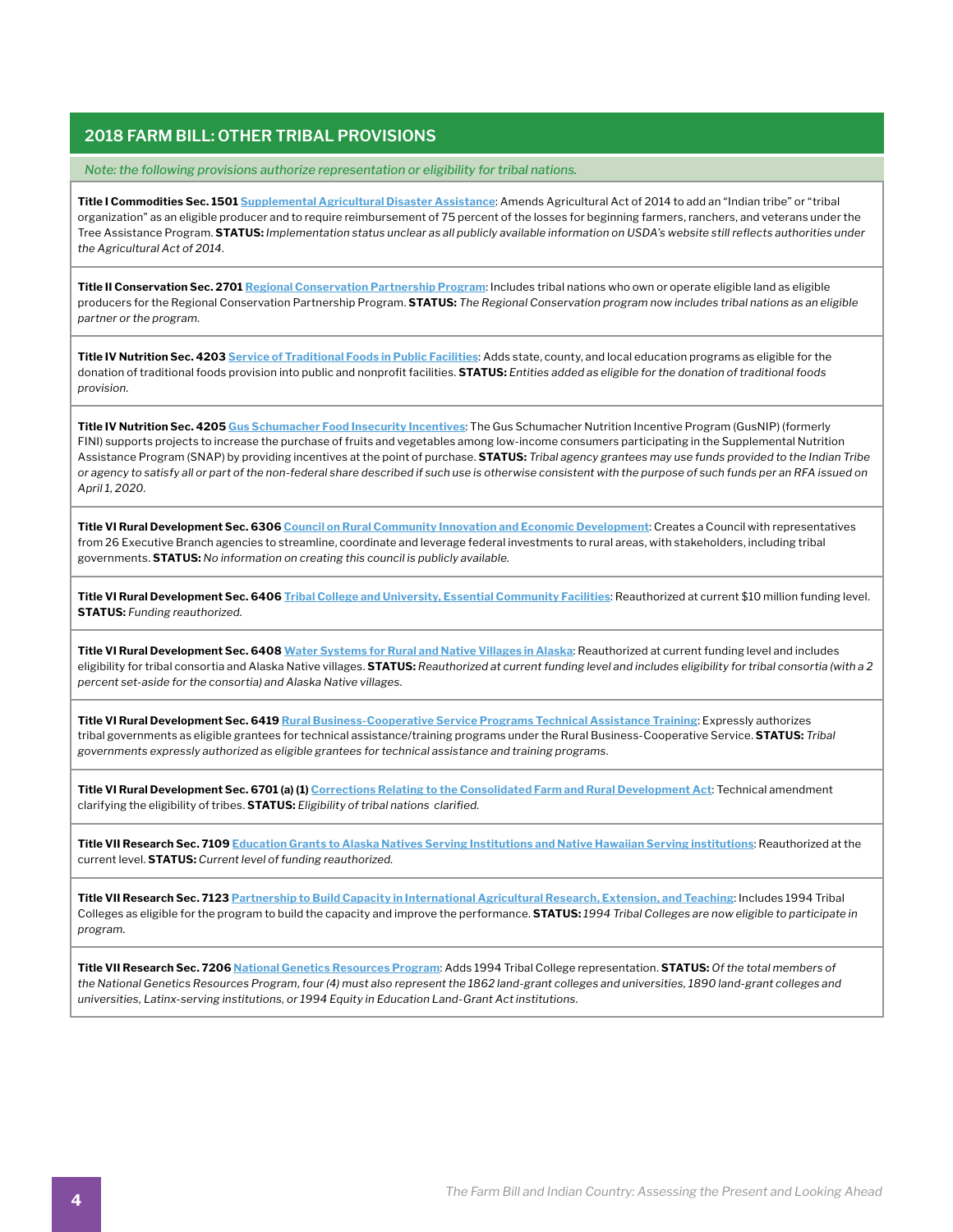**Title VII Research Sec. 7412 [Farm and Ranch Stress Assistance Network](https://nifa.usda.gov/sites/default/files/rfa/FY-2020-FRSAN-20200430.pdf)**: Adds tribal nations as eligible for competitive USDA/Health Human Services Grants to support work with nonprofit organizations. **STATUS:** *Tribal nations added as eligible entities.*

**Title VII Research Sec. 7502 [Equity in Educational Lean-Grant Status Act of 1994](https://www.law.cornell.edu/topn/equity_in_educational_land-grant_status_act_of_1994)**: Adds Nueta Hidatsa Sahnish College and Red Lake Nation College to the 1994 Institutions list. **STATUS:** *Nueta Hidatsa Sahnish College and Red Lake Nation College added to the 1994 institutions list. Funding reauthorized.*

**Title VII Research Sec. 7604 [Assistance for forestry research under the McIntire-Stennis Cooperative Forestry Act](https://nifa.usda.gov/resource/mcintire-stennis-cooperative-forestry-program-administrative-regulations-summary)**: Makes 1994 Tribal Colleges eligible for McIntire-Stennis Forestry program capacity funding. **STATUS:** *Effective FY 2019, eligibility extended to 1994 Institutions<sup>8</sup> that offer an associate's degree or a bachelor's degree in forestry to receive assistance for forestry research under the McIntire-Stennis Cooperative Forestry Program. Two tribal colleges (TCUs) are now eligible.9*

**Title VII Research Sec. 7609 [Smith-Lever Community Extension Program](https://nifa.usda.gov/sites/default/files/resource/NIFA-20-016-NIFA-Federal-Assistance-Policy-Guide.pdf)**: Makes tribal colleges and universities (TCUs) eligible for funding for the Children, Youth, and Families as Risk (CYFAR) Program and the Federally Recognized Tribes Extension Program. **STATUS:** *TCUs are now eligible . No recent RFA has been posted.*

**Title VIII Forestry Sec. 8102 [State and Private Forest Landscape-scale Restoration Projects](https://www.fs.usda.gov/managing-land/private-land/landscape-scale-restoration)**: Includes forest land owned by tribal nations within the definition of "nonindustrial private forest land" as eligible for a competitive grant awarded by the USDA. **STATUS:** *Land owned by tribal nation is now featured in the definition of "nonindustrial private forest land."*

**Title VIII Forestry Sec. 8407 [Healthy Forests Restoration Act of 2003 Amendments](https://www.fs.usda.gov/managing-land/farm-bill)**: Allows use of any combination of a 30-year contract, a 10-year cost-share agreement, or permanent easement to enroll tribal acreage into the plan. **STATUS:** *Allows use of the 30-year contract, ten-year cost-share, or permanent easement to enroll tribal acreage.*

**Title X Horticulture Sec. 10102 [Local Agriculture Market Program](https://www.ams.usda.gov/services/grants/lfpp)**: Establishes tribal eligibility in local food programs to grow, process, and market Native foods. **STATUS:** *Tribal eligibility established in the Local Agriculture Market Program.*

**Title XI Crop Insurance Sec. 11108 [Underserved Producers](https://www.rma.usda.gov/farmbill)**: Includes tribal producers in the definition of underserved producers for review and report of whether crop insurance is providing adequate coverage. **STATUS:** *No Risk Management Agency report is publicly available.*

**Title XII Miscellaneous Sec. 12101(b) [Animal Disease Preparedness and Response](https://www.aphis.usda.gov/animal_health/farmbill/farmbill-2020-funding-opportunity.pdf)**: Includes tribal nations as eligible entities for a new National Animal Disease Preparedness and Response Program. **STATUS:** *Tribal nations are listed as eligible entities.*

**Title XII Miscellaneous Sec. 12510 [Tribal Promise Zones](https://www.hudexchange.info/programs/promise-zones/)**: Codifies the existence and access to federal agency resources and technical assistance for Tribal Promise Zones. **STATUS:** *Tribal Promise Zones now eligible for access to federal agency resources.*

**Title XII Miscellaneous Sec. 12515 [Prohibition on Slaughter of Dogs and Cats for Human Consumption](https://uscode.house.gov/view.xhtml?req=granuleid:USC-prelim-title7-section2160&num=0&edition=prelim)**: Prohibits the slaughter and transportation of dogs and cats for human consumption, with a religious ceremony exception provided for Indians. **STATUS:** *Prohibition signed Exception for Indian tribes, reading "The prohibition in subsection (a) shall not apply to an Indian (as defined in section 5304 of title 25) carrying out any activity described in subsection (a) for the purpose of a religious ceremony."<sup>10</sup>*

**Title XII Miscellaneous Sec. 12608 [Reauthorization of Rural Emergency Medical Services Training and Equipment Assistance Program](https://www.samhsa.gov/sites/default/files/grants/pdf/fy-2020-ems-training-foa.pdf)**: Included tribal government-operated emergency medical services (EMS) as eligible for grants for rural emergency medical equipment and training. **STATUS:** *Program reauthorized with tribal government-run EMS services eligible for grants.*

*<sup>8</sup>As defined in Section 532 of the Equity in Educational Land-Grant Status Act of 1994 (7 U.S.C. 301 note; Public Law 103–382).* 

*<sup>10</sup>Section 5304 of Title 25 defines "Indian tribe" as any Indian tribe, band, nation, or other organized group or community, including any Alaska Native village or regional or village corporation as defined in or established pursuant to the Alaska Native Claims Settlement Act (85 Stat. 688) [43 U.S.C. 1601 et seq.], which is recognized as eligible for the special programs and services provided by the United States to Indians because of their status as Indians.*

*<sup>9</sup> These colleges are Salish Kootenai College and Leech Lake Tribal College. The McIntire-Stennis Program, as run through NIFA, has complex and arduous reporting portals and a high level of reporting requirements. TCUs or associated tribal nations should be treated as "states" and provided McIntire-Stennis funding without reliance on a state governor's negotiated portions of the state's allocation. TCUs need additional administrative capacity to fully participate in the McIntire-Stennis Program.*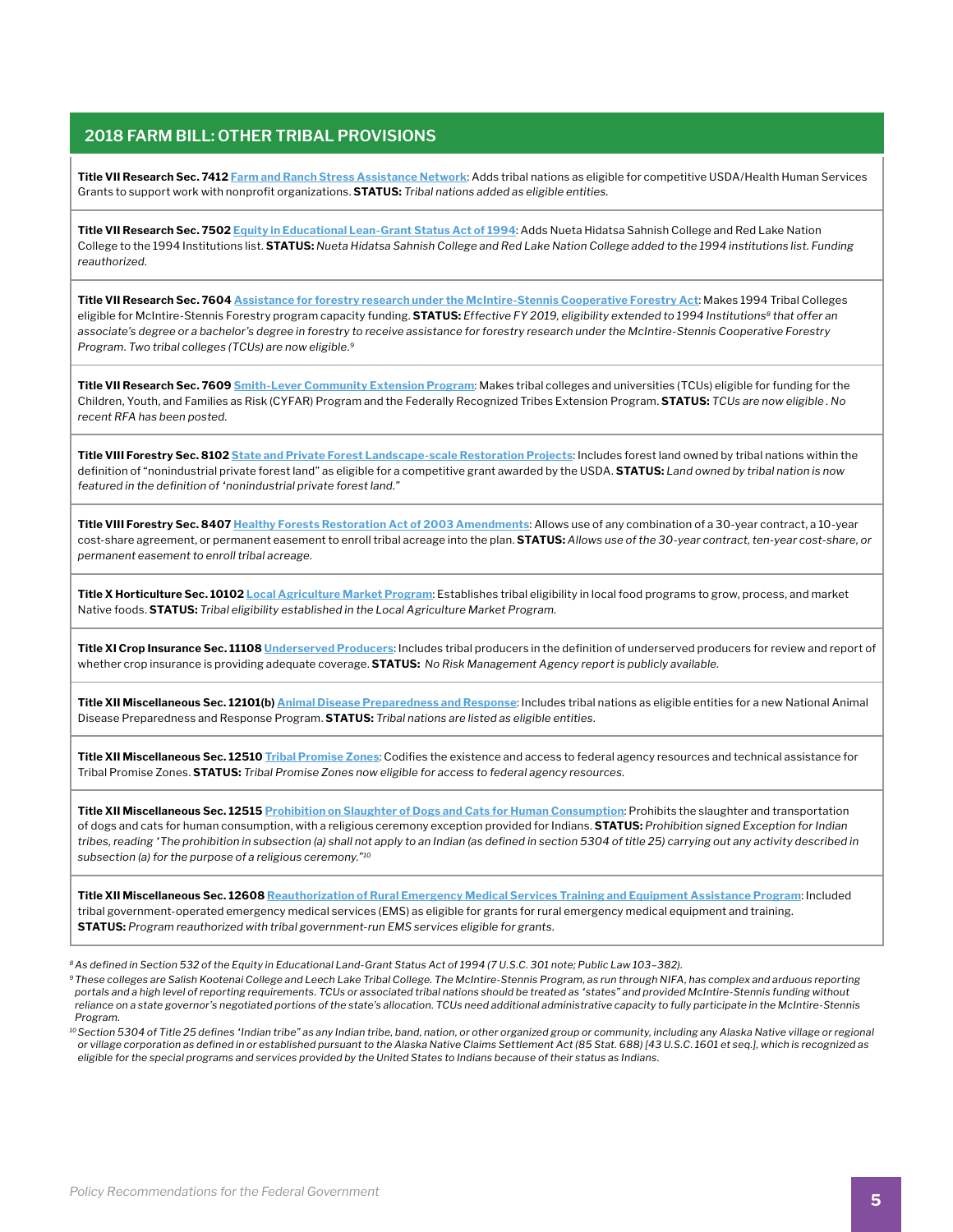*NOTE: The following provisions establish programs for which tribal nations/citizens are eligible for funding/technical assistance.*

**Title II Conservation Sec. 2304 [Establishment and Administration of Environmental Quality Incentive Program](https://www.nrcs.usda.gov/wps/portal/nrcs/main/national/programs/financial/eqip/)**: Moved to section 2304(d) and replaces the "opt-out" language with an assurance of notification of producers. **STATUS:** *Information listed on the USDA website as part of updated payment eligibility. Criteria updated to match legislation.*

**Title II Conservation Sec. 2501(a) [Funding of Conservation Reserve Program - Transition Incentives Program](https://www.fsa.usda.gov/Assets/USDA-FSA-Public/usdafiles/FactSheets/2019/crp_transition_incentive_program-fact_sheet.pdf)**: Reauthorizes the Commodity Credit Corporation authority through FY 2023, authorizes in mandatory funding both \$11 million for the period of FY 2019-2023 for tree incentive payments; \$50 million for the transition incentives program under the conservation reserve program, including \$5 million for outreach and technical assistance; and provides mandatory funding for both the agricultural easement and environmental quality incentive programs. **STATUS:** *Reauthorization complete.*

**Title II Conservation Section 2501 (e) [Assistance to Certain Farmers of Ranchers for Conservation Access](https://www.fsa.usda.gov/Assets/USDA-FSA-Public/usdafiles/FactSheets/2019/sda_loans-fact_sheet-aug_2019.pdf)**: Set-asides for "beginning" and "socially disadvantaged" farmers or ranchers reauthorized at five percent. **STATUS:** *Reauthorizes the set-asides through FY 2023. Makes technical amendments regarding the re-pooling of CSP funds and preference for farmers or ranchers.*

**Title II Conservation Sec. 2503(c) [Administrative Requirements for Conservation Programs](https://www.federalregister.gov/documents/2020/02/13/2020-01812/regional-conservation-partnership-program)**: Requires the Secretary to enter into alternative funding for conservation programs under the Conservation Stewardship Program and Environmental Quality Incentives Program. **STATUS:** *Awaiting administrative guidance and/or regulation from USDA.* 

**Title IV Nutrition Sec. 4206 [Micro-grants for Food Security](https://www.ams.usda.gov/services/grants/mgfsp/apply)**: Provides money to states to award grants to eligible entities, including tribal nations and organizations, for small-scale gardening, herding, and livestock operations directed to food-insecure communities. **STATUS:** *Money available to states to award micro-grants to tribal nations and organizations for provision's specified purposes.*

**Title VI Rural Development Secs. 6205, 6209, 6211, 6501, 6505 [Refinancing Authority for Rural Development Infrastructure Loans](https://www.federalregister.gov/documents/2020/03/12/2020-04086/rural-broadband-loans-loangrant-combinations-and-loan-guarantees)**: Per Note # 26, Title VI Joint Explanatory Statement, the Managers intend that an existing loan may be refinanced using the Substantially Underserved Trust Area program, and the USDA must publish a notice detailing its implementation of this refinancing **STATUS:** *Interim final rule available.*

**Title VI Rural Development Sec. 6424 [Rural Innovation Stronger Economy Program](https://www.govinfo.gov/content/pkg/FR-2020-07-22/pdf/2020-15821.pdf)**: Establishes a grant program to create job accelerators and programs in low-income rural areas, prioritizing entities/applications with a tribal government as the lead applicant. **STATUS:** *Grant program established but program is still being developed.*

**Title VII Research Sec. 7120 [New Beginning for Tribal Students](https://nifa.usda.gov/funding-opportunity/new-beginning-tribal-students-programs-nbts?utm_content=&utm_medium=email&utm_name=&utm_source=govdelivery&utm_term=)**: Creates a new scholarship fund for Native students attending land-grant universities and colleges. **STATUS:** *The New Beginning for Tribal Students program authorizes the USDA to match state funding for programs at land-grant colleges or universities that support Native students. The authorization is capped at \$5 million per year and \$500,000 per state.*

**Title VII Forestry Sec. 8401 [Promoting Cross-Boundary Wildlife Mitigation](https://www.fs.fed.us/rm/pubs_series/rmrs/gtr/rmrs_gtr392.pdf)**: Authorizes \$20 million in grants for cross-boundary hazardous fuels reduction projects, and includes tribal land within the definition of non-federal land. **STATUS:** *\$20 million authorized but No RFA/RFP or project update publicly available on DOI or USDA-FS website.*

**Title VII Forestry Sec. 8404 [Water Source Protection Program](https://www.fs.usda.gov/sites/default/files/USFSWatershedManual20190825-508.pdf)**: To carry out watershed restoration projects on National Forest System land and coordinate/partner with end water users, including tribal nations, to develop water source management plans. **STATUS:** *Currently under development based on the latest information from USDA Forest Service.*

**Title VII Forestry Sec. 8643 [Wood Innovation Grant Program](https://www.fs.usda.gov/naspf/sites/default/files/cst29fy20woodinnovrpfinstructions_final_20190924.pdf)**: New program available to tribal, state, and local governments for advancing the innovative use of wood products. **STATUS:** *Program established with tribal governments deemed eligible.*

**Title XII Miscellaneous Sec. 12301 [Farming Opportunities Training and Outreach](https://nifa.usda.gov/sites/default/files/rfa/FY2020-BFRDP-2019-508-Mod-3-18-2020.pdf)**: Creates permanent baseline funding for outreach, education, and training for beginning and socially disadvantaged farmers and ranchers, including tribal farmers and ranchers. **STATUS:** *Programming and funding established to encourage ownership and operation of farms and ranches through education and training and equitable participation in all USDA agricultural programs.*

**Title XII Miscellaneous Sec. 12502 [Emergency Housing for Domestic Violence Victims with Support Animals and Pets](https://ovc.ojp.gov/sites/g/files/xyckuh226/files/media/document/OVC-2020-18473.pdf)**: In coordination with the Departments of Justice and Housing and Urban Development and HHS, provides funding and grants to tribal nations to provide emergency and transitional shelter and housing assistance to domestic violence victims with support animals and pets. **STATUS:** *Tribal nations and other tribal entities are currently eligible.*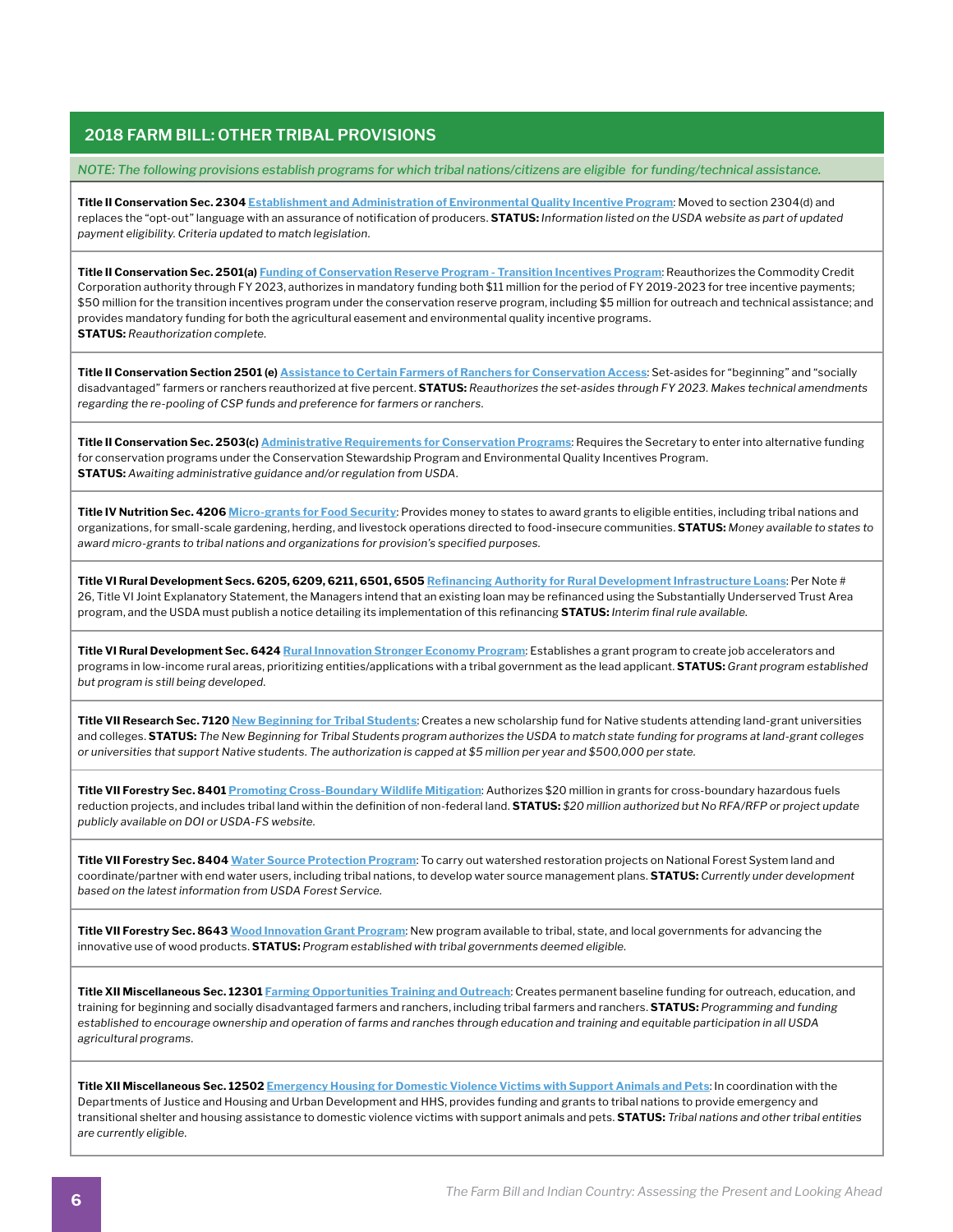*NOTE: The following provisions require greater inclusion and consultation of tribal nations as well as establishing or changing office names, boards, or councils.*

**Title III Trade Sec. 3312 [Foreign Trade Missions](https://www.law.cornell.edu/uscode/text/7/5608)**: Requires USDA Secretary to support greater inclusion and participation of Native farmers, ranchers, and producers on international trade missions. A report to Congress is required within two years regarding these efforts. **STATUS:** *No report for this provision is publicly available, thus likely necessitating further administrative action.*

**Title V Credit Sec. 5415 [GAO Report on Availability of the Farm Credit System to Meet the Agriculture Needs of Indian Tribes](https://www.gao.gov/assets/700/699019.pdf)**: Requires the U.S. Government Accountability Office (GAO) to study the availability of agriculture credit to tribal nations and Native producers within the Farm Credit System (FCS). **STATUS:** *GAO published the "Agricultural Credit Needs and Barriers to Lending on Tribal Lands" report in May 2019. One relevant finding in the report is that the FCS alleges a legal prohibition on solicitation of information about tribal producers, and the GAO clarifies their obfuscation of the truth. The Intertribal Agriculture Council offered a response objecting to many of the report's findings, and the hasty approach taken by GAO.*

**Title VI Rural Development Sec. 6401 [Strategic Economic and Community Development](https://www.rd.usda.gov/files/1980k.pdf)**: Requires USDA Secretary to coordinate with tribal nations and provide priority to Strategic Community Investment Plans that improve broadband. **STATUS:** *USDA Secretary required to coordinate with tribal nations and provide priority to strategic community investment plans that improve broadband.*

**Title VII Forestry Sec. 8405 [Watershed Condition Framework](https://www.fs.fed.us/naturalresources/watershed/condition_framework.shtml)**: Requires the Secretary to create a Watershed Condition Framework for National Forest System land in coordination with tribal nations within watershed areas. **STATUS:** *No information publicly available on the USDA website.* 

**Title X Horticulture Sec 10116 [Study on Methyl Bromide Use in Response to an Emergency Event](https://www.fs.usda.gov/managing-land/farm-bill)**: Requires USDA and EPA to complete a study on the use of methyl bromide in response to an emergency, including a risk benefit analysis of authorizing use by state, local, or tribal authorities. **STATUS:** *No information publicly available.*

**Title XII Miscellaneous Sec. 12101 (c) [National Animal Vaccine and Veterinary Countermeasures Bank](https://www.aphis.usda.gov/animal_health/farmbill/farmbill-2020-funding-opportunity.pdf)**: The Secretary can enter into cooperative agreements with tribal nations regarding the prevention, detection, and rapid response to animal pests and diseases. **STATUS:** *Tribal nations added as eligible to enter into cooperative agreements with the Secretary of Agriculture.*

**Title XII Miscellaneous Sec. 12203 [Agriculture and Food Defense](https://www.fsis.usda.gov/wps/portal/fsis/topics/food-defense-defense-and-emergency-response/food-defense-overview#:~:text=Homeland%20Security%20Presidential%20Directive%209%2C%20Defense%20of%20United,against%20terrorist%20attacks%2C%20major%20disasters%2C%20and%20other%20emergencies.)**: State and regional strategic response plans must include the appropriate roles and interactions with tribal governments. **STATUS:** *No information publicly available.*

**Title XII Miscellaneous Sec. 12302 [Urban Agriculture](https://www.farmers.gov/manage/urban/opportunities)**: Establishes a new Office of Urban Agriculture and Innovative Production and Advisory Committee; tribal governments are eligible for urban agriculture grants. **STATUS:** *Office of Urban Agriculture launched.*

**Title XII Miscellaneous Sec. 12303 [Tribal Advisory Committee](https://www.law.cornell.edu/uscode/text/7/6921)**: Creates a new Tribal Advisory Committee to provide advice to the Secretary on tribalrelated issues and policies throughout the Department. **STATUS:** *Presidential signing statement accompanying the 2018 Farm Bill states that this provision was viewed by the President as unconstitutional as it violated the separation of powers doctrine. A recent update from the USDA Office of Tribal Relations suggests action on this item being alternatively implemented as a Secretarial advisory committee will be forthcoming.*

**Title XII Miscellaneous Sec. 12406 [Office of Partnerships and Public Engagement](https://www.usda.gov/partnerships)**: Changes the name of the Office of Advocacy and Outreach; makes specific reference to tribal producers in "socially disadvantaged" group definition. **STATUS:** *Name change of office complete. Tribal producers added as a socially disadvantaged group.*

**Title XII Miscellaneous Sec. 12409 [Rural Health Liaison](https://www.rd.usda.gov/sites/default/files/USDA_RD_Rural_Health_Liaison2142020.pdf)**: Establishes a new Rural Health Liaison position to work in consultation with HHS regarding the integration of USDA and HHA programs to support rural health. **STATUS:** *On February 14, 2020, USDA announced Betty-Ann Bryce was designated to serve as USDA's Rural Health Liaison.*

**Title XII Miscellaneous Sec. 12511 [Precision Agriculture Connectivity](https://www.fcc.gov/task-force-reviewing-connectivity-and-technology-needs-precision-agriculture-united-states)**: Creates a new task force with a position for representing tribal agriculture to look at gaps in broadband connectivity for precision agriculture. **STATUS:** *FCC in process of forming the Task force.*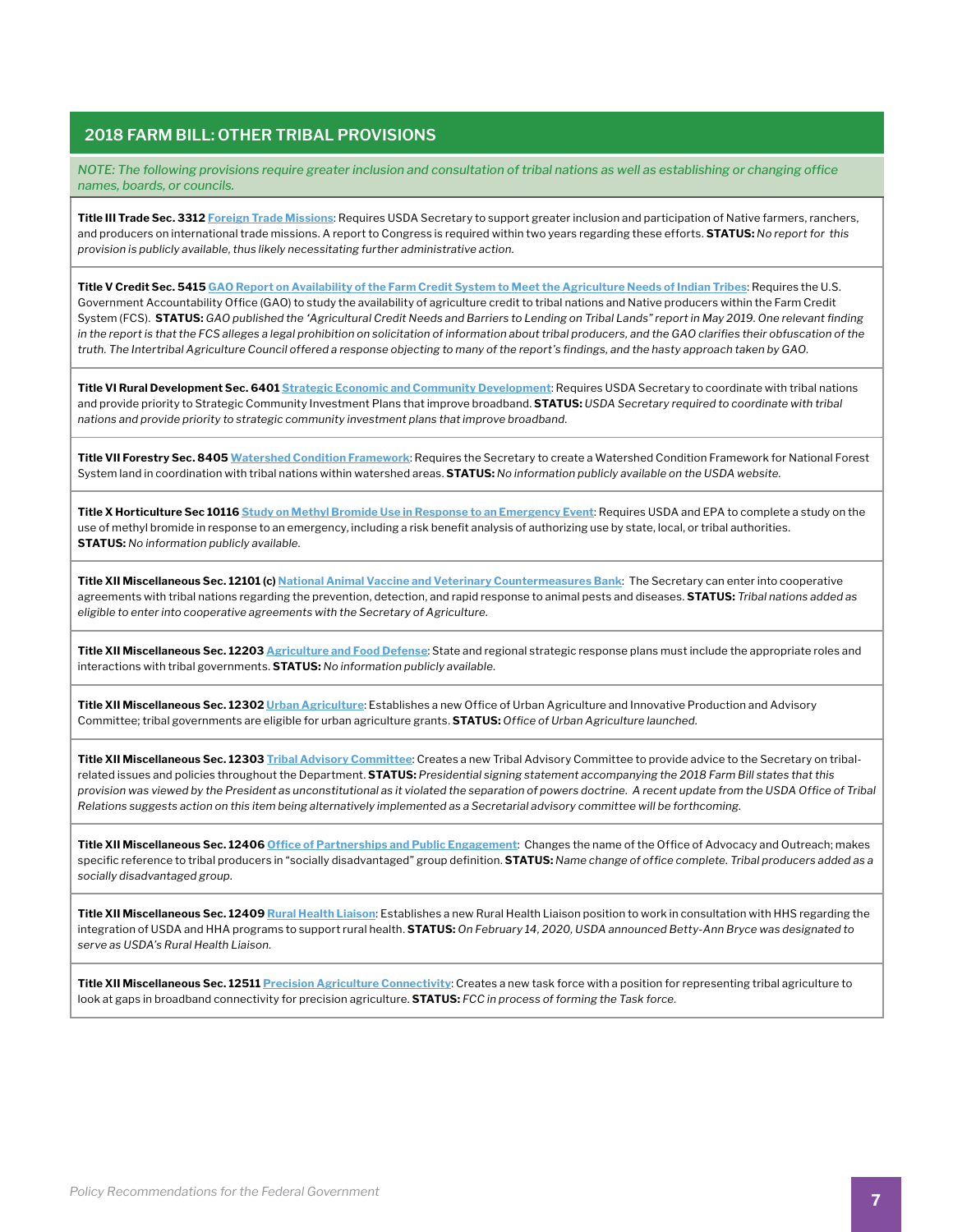

# **STRENGTHENING IMPLEMENTATION OF THE 2018 FARM BILL: KEY INDIAN COUNTRY RECOMMENDATIONS**

As detailed in the preceding pages, the pace and effectiveness of the federal government's implementation of the Farm Bill's tribal provisions is uneven; meanwhile, the COVID-19 pandemic and its impacts on tribal food security, food production, and economic security has dramatically transformed the Indian Country landscape and how the 2018 Farm Bill's tribal provisions can and should be (1) administratively strengthened, and (2) technically amended to ensure they can best serve Indian Country's current needs and priorities.



### Key Recommendations for the Administration

*Below are key recommendations developed by this brief's partners detailing how the Administration can and should strengthen its implementation of the Farm Bill's major tribal provisions:*

- **Elevate the Office of Tribal Relations (OTR) to Live Fully within USDA's Office of the Secretary in Accordance with the Law without Further Delay:** The 2018 Farm Bill reaffirmed Congress's mandate that USDA take this step, but USDA has yet to do so. USDA needs to take this long-overdue step immediately, and ensure that OTR: (1) is led by a Director who reports directly to and advises the Secretary on all matters relating to Indian Country, (2) is fully staffed with experienced professionals with particular expertise working in and with Indian Country, and (3) is integrated into the central functions of the Department as the primary Indian Country point of contact for all federal agriculture programs.
- **Create a Senior Advisor for Tribal Affairs in USDA-Rural Development (RD):** The majority of tribal nations are located in rural areas, and American Indians and Alaska Natives live in rural areas and have the highest poverty rate of any group in the country. Creating a Senior Advisor for Tribal Affairs that reports directly to the Under Secretary of Rural Development will greatly enhance USDA-RD's ability to fulfill its responsibilities to tribal nations and American Indians and Alaska Natives.
- **Ensure Tribal Expertise throughout USDA:** USDA is accountable for fulfilling trust and treaty obligations that are unique to the federal government's relationship with tribal nations and individual American Indians and Alaska Natives, obligations that do not extend to other food producers or rural Americans. As such, USDA must possess and enact a working knowledge of these obligations at the highest levels of the Department. Specifically, USDA's Office of General Counsel must maintain an Indian law expert on staff, and political appointments of qualified Native candidates must be considered a top priority for every senior office within USDA, including USDA Secretary, Deputy Secretary, and Under Secretary for Rural Development.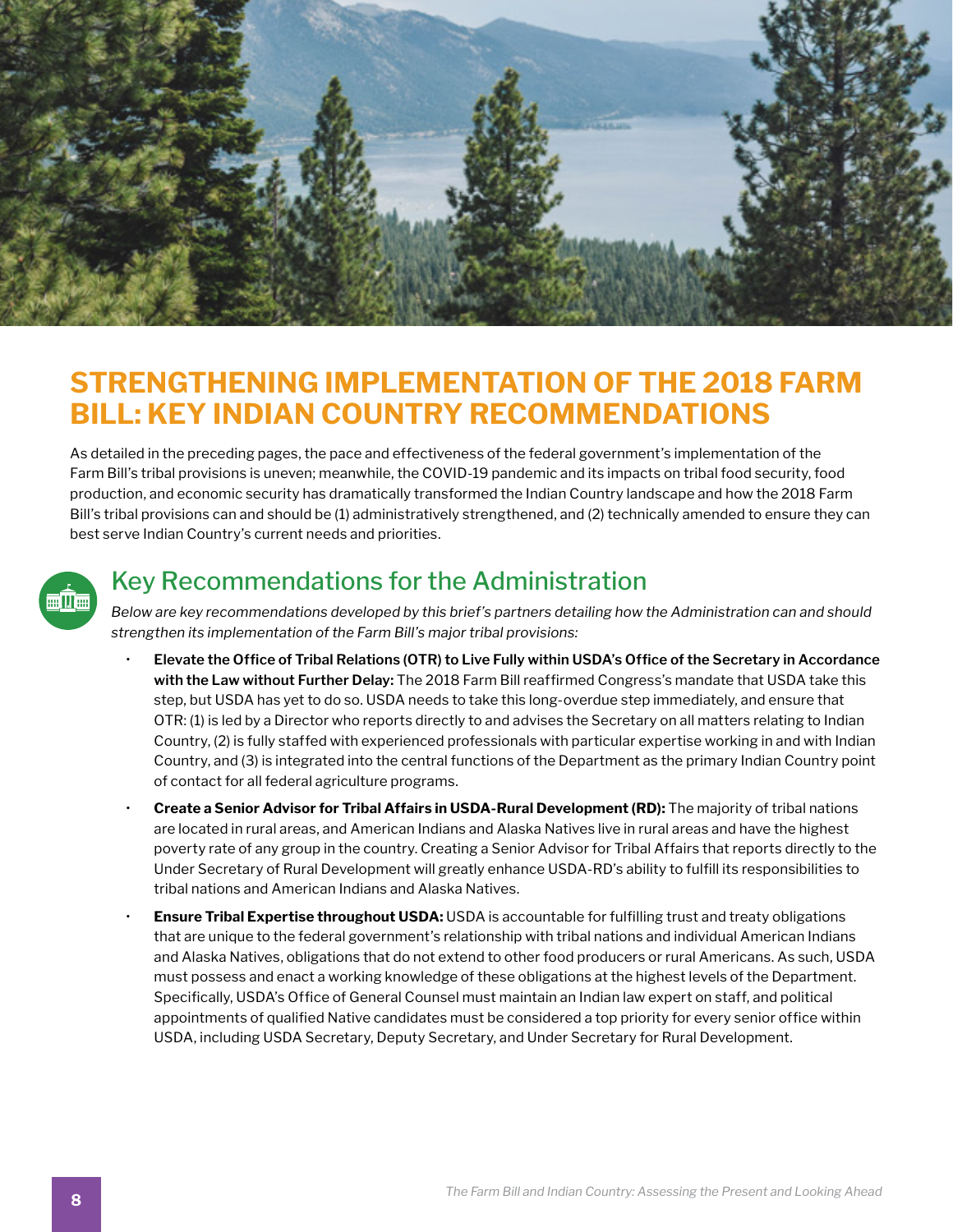



### Key Recommendations for Congress

*Below are key recommendations developed by this brief's partners for Congress to address tribal nations' growing and evolving food security and production needs in the wake of the COVID-19 pandemic, and better enable them to take full advantage of the 2018 Farm Bill's tribal provisions:*

- **Provide Relief to FSA Borrowers:** Many tribal and individual Native food producers have been severely impacted by negative market conditions caused by the pandemic. Amend the 2014 Farm Bill (P.L. 113-79, Section 1614) to help Farm Service Agency (FSA) borrowers in Indian Country weather the economic storm by:
	- o deferring all FSA loan principal due for the 2020 and 2021 production years;
	- extending all loans for two years;
	- appropriating funding and allowing the Secretary to offer payments to lenders if they reduce the interest rate of current loans by 2 percent;
	- offering the same reduced loan payments and extensions to their borrowers; and
	- using FSA Farm Ownership loans to refinance real estate and other debt to aid in recovery.
- **Extend Purchasing Partnership for Farmers to Families Food Box Program to Include Native Producers:**  Amend Section 1101 of Public Law 116–127 (the Families First Coronavirus Response Act) to extend the purchasing partnership that exists in the Farmers to Families Food Box program to the network of tribal producers in the communities that FDPIR serves.
- **Allow FDPIR sites to procure food locally and regionally using CARES Act FDPIR funding, waive the nonfederal cost share requirement, and allow for administrative flexibility for verifications, certifications, and service in FDPIR:** Pass legislation to provide additional flexibility for FDPIR program sites to receive the CARES Act funds directly to procure food locally and regionally, waive the non-federal cost share requirement, and provide the administrative flexibility for verifications, certifications, and service, which will alleviate unnecessary burdens on FDPIR programs.
- **Institute Temporary Waiver of Prohibition on SNAP/FDPIR Dual Use:** Amend Public Law 110-234 Section 4211 Assessing the Nutritional Value of the FDPIR Food Package to temporarily waive the prohibition on dual use of the Supplemental Nutrition Assistance Program (SNAP) and FDPIR during the same month. The waiver would remain in effect until tribal consultation takes place and a systematic analysis of available data is conducted to assess the breadth and gravity of the impacts of the pandemic on tribal communities and economies.
- **Mandate the Inclusion of Native Food Products in the FDPIR Program:** Allow the products of Native producers to enter the Food Distribution Program on Indian Reservations (FDPIR) by amending Title IV, Section 4003(b) of the 2018 Farm Bill.

For the most up-to-date information on key recommendations regarding the 2018 Farm Bill, please visit the Native Farm Coalition's website **[here](https://indigenousfoodandag.com/resources/native-farm-bill-coalition/)**.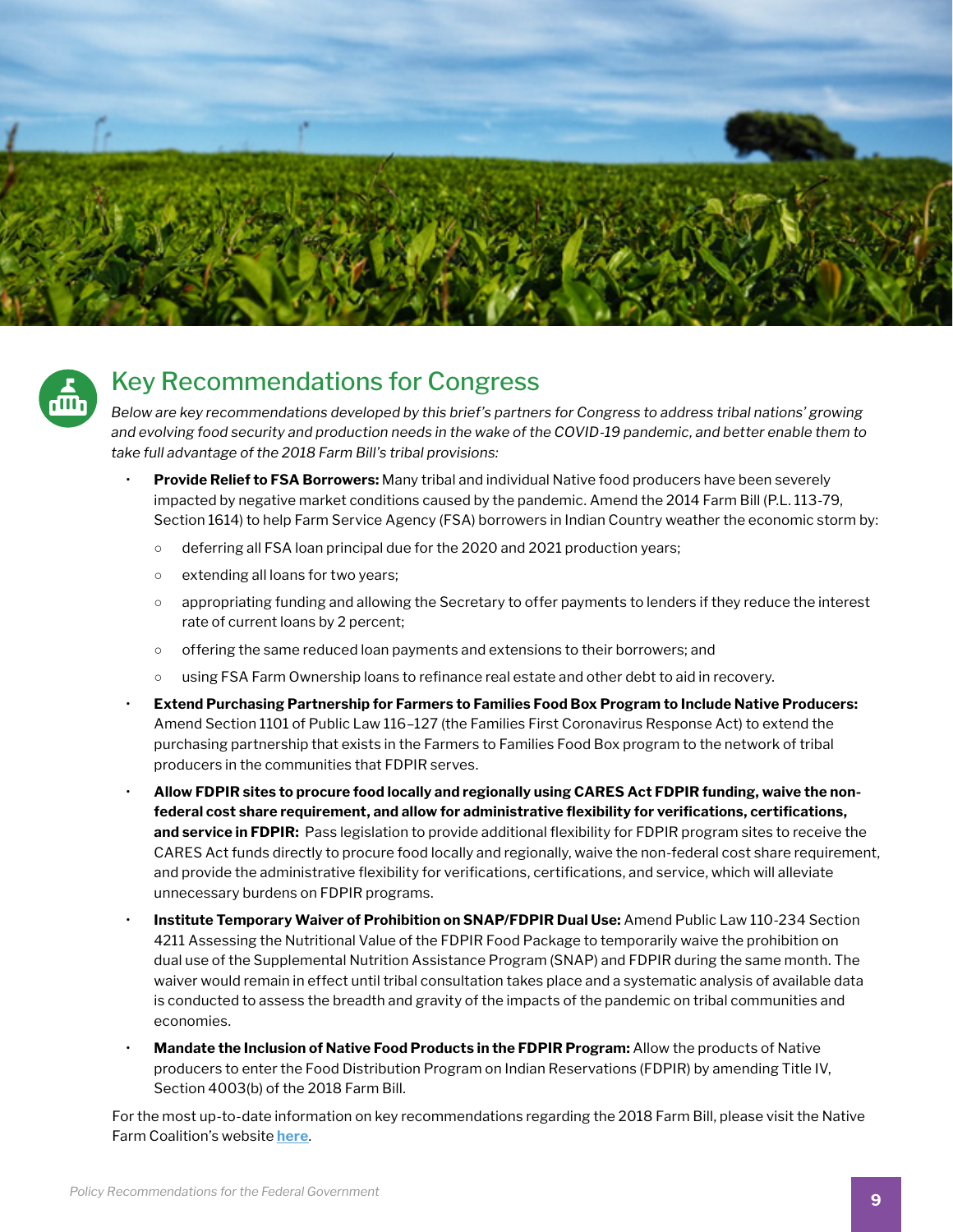# **LOOKING AHEAD TO THE 2023 FARM BILL: INDIAN COUNTRY'S EMERGING PRIORITIES**

As mentioned, the 2018 Farm Bill with its 63 tribal provisions represented a landmark victory for Indian Country. It is important to note, however, that many key Indian Country priorities were left out of this landmark legislation; these remain vitally important to the ability of tribal nations and individual Native food producers to advance their food sovereignty, production, and security initiatives. In addition, implementation of the 2018 Farm Bill's tribal provisions have given rise to additional consensus-based policy priorities that tribal nations, organizations, and individual food producers feel should be included in the next Farm Bill, slated for passage in 2023. Last but not least, new priorities have arisen as tribal nations work to address food system challenges exacerbated by the COVID-19 pandemic. Below is an *initial* list of these priorities, which tribal nations, leader, and individual Native food producers will be working to build upon and share in the lead-up to and during the 2023 Farm Bill legislative process:

- ► **Extend Tribal Self-Governance under the Indian Self-Determination and Education Assistance Act of 1975 ("638 authority") to the Supplemental Nutrition Assistance Program (SNAP).** *Specifically:*
	- Enable tribal nations to administer the Supplemental Nutrition Assistance Program (SNAP) along with other federal food assistance programs.
	- Eliminate asset tests that do not align with SNAP requirements.
- ► **Expand Existing Tribal Self-Determination Opportunities and Establish Tribal Self-Governance Authority under the Indian Self-Determination and Education Assistance Act of 1975 ("638 authority") in the Food Distribution Program on Indian Reservations (FDPIR) and other Food Assistance Programs at USDA.** *Specifically:*
	- Include the Temporary Emergency Food Assistance Program.
	- Exercise current authorities enabling tribal management of existing Food Assistance Programs through Self-Determination contracts and pursue authority for tribal management of Food Assistance Programs through Self-Governance compacts.
	- Support additional flexibilities and Tribal Self-Determination/Self-Governance in FDPIR to improve tribal capacity for local purchasing.
	- Reform FDPIR to permanently include traditional Native foods.
- ► **Extend and Expand Tribal Self-Governance under the Indian Self-Determination and Education Assistance Act of 1975 ("638 authority") in the Forest Service.** *Specifically:*
	- Allow for greater tribal participation in Tribal Forest Protection Act (TFPA) projects through the application of "638" contracting authority to TFPA projects on Forest Service or Bureau of Land Management (BLM) lands.
	- Make these "638" authorities permanent and dedicate funding to TFPA 638 contracts. Use of 638 authority provides a funding mechanism through the Forest Service to cover the cost of tribal staff and resources (prior to the 2018 Farm Bill, those costs would have to be covered by the tribal nation in question). However, no funding for this purpose was allocated in the 2018 Farm Bill, so USFS is limited by available funding at the individual National Forest level.
	- Codify tribal participation in early planning efforts to integrate tribal management priorities in Forest Service five-year work plans.
- ► **Extend the Buy Indian Act (25 USC 47) and Indian Employment Preference Hiring (25 USC 44) to all USDA Programs.** *Specifically:* 
	- Pursuant to the specific treaty and related promises including through employment and "promise to purchase" provisions<sup>11</sup> – that the United States made to support Native agricultural efforts in perpetuity, amend these two laws to mandate USDA's adherence to the Buy Indian Act and giving preference to Native people in hiring.

<sup>&</sup>lt;sup>11</sup> For example, according to the Act of 1877 regarding the Sioux Nation, Northern Arapaho, and Cheyenne, 'The Government will aid said Indians as far as possible in finding a market for their surplus productions, and in finding *employment*, and will purchase such surplus...for supplying food to those Indians... and will also employ *Indians, so far as practicable, in the performance of Government work upon their reservation" (Article 5 of the Act of February 28, 1877 (19 Stat. 254, An act to ratify an agreement with certain bands of the Sioux Nation of Indians, and also with the Northern Arapaho and Cheyenne Indians).*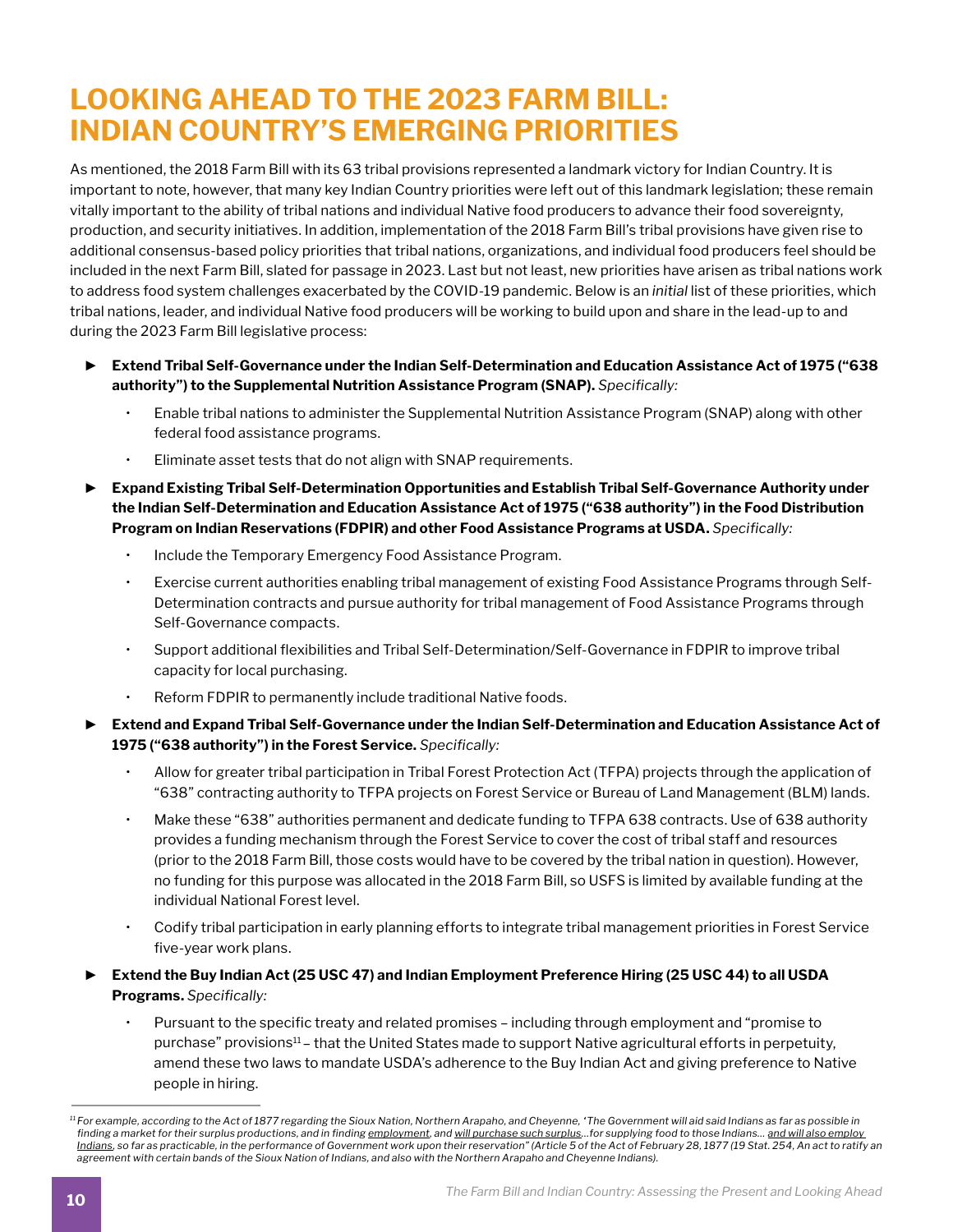- ► **Amend Title VIII, Section 8624 of the 2018 Farm Bill to Include Tribal Nations and Counties.** *Specifically:*
	- Assuming the Treating Tribes and Counties as Good Neighbors Act (**[S. 4127](https://www.risch.senate.gov/public/_cache/files/5/2/52d8a90d-2044-4a4f-8be1-771a386deecf/52C0D638E1DAA7D7633988489DFDDB55.gna-final.pdf)**/**[H.R. 4754](https://www.govtrack.us/congress/bills/116/hr7454/text)**) or similar legislation does not pass in the next two years, amend the necessary language in the 2018 Farm Bill to give full authority to tribal nations and counties to retain and utilize revenue generated from Good Neighbors Agreement projects.
	- Expand language in Subsection (2)(C)(i)(I) to include tribal land as authorized to carry out restoration services under Good Neighbor Agreements.
- ► **Create Effective Guidance and Support Programs to Promote Traditional Native Food Sources and Related Tribal Nutrition and Distribution Programs.** *Specifically:*
	- Allocate federal funding to increase the number of Federally Recognized Tribal Extension Program (FRTEP) extension agents from the current number of 30 on Indian reservations to at least 100 over the next four years.
	- Adequately fund FRTEP at \$30 million to account for the additional 1994 Land Grant Institutions that have been eligible to participate since the passage of the 2018 Farm Bill.
	- Mandate additional training on the federal food and agriculture programs available to tribal and individual Native food producers (including training on their application processes) and empower Indian Country technical service providers to design and conduct those trainings.
	- Mandate equitable participation in Land-Grant programs for the 1994 Land-Grant Institutions (Tribal Colleges and Universities) in all Smith-Lever (3)(d) administered programs, including grants for Children, Youth, and Families at Risk (CYFAR) and in the McIntire-Stennis (forestry) program.
- ► **Establish a Tribal Set-Aside for the Local Access Market Program (LAMP).** *Specifically:*
	- Create a tribal set-aside within LAMP, which would enhance the growth of robust local and regional tribal food economies. LAMP works to support enterprise and market development along the entire length of local or regional food system value chains, including farmers, value-added food businesses, and aggregation/ distribution enterprises.
- ► **Increase Funding for Tribal-Specific Projects under All USDA Water and Environmental Grant Programs by \$210 million.** *Specifically:*
	- \$200 million in tribally set-aside grant funding within USDA Rural Development for:
		- Rural and Native Alaskan Villages
		- Water and Waste Disposal Grants and Loans to alleviate health risks on tribal lands
		- Emergency Community Water Assistance Grants
	- \$10 million to support tribal assessments on aging drinking water and wastewater infrastructure.
- ► **Expand USDA-Rural Development Program's Substantially Underserved Trust Area (SUTA) Designation to all Programs at RD to Support Tribal Priority.** *Specifically:*
	- Allow all USDA-Rural Development programs to enable tribal priority through their exercise of SUTA, allowing:
		- low-interest rates on utility loans;
		- waivers of non-duplication, matching, and credit support requirements;
		- extension of loan repayment terms; and
		- funding priority to utility infrastructure programs within SUTA.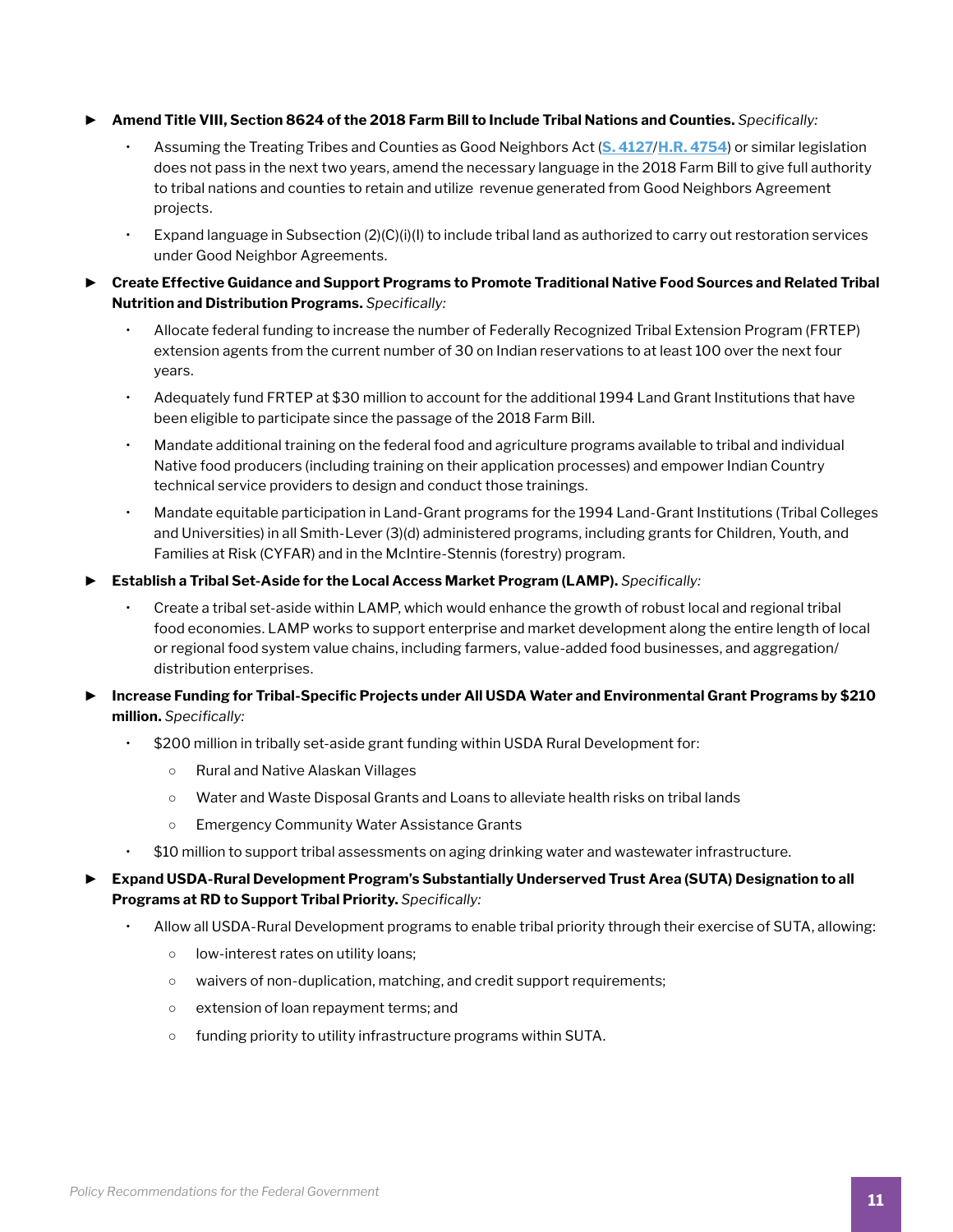- ► **Establish a Tribal Set-Aside Fund for Essential Infrastructure across USDA-Rural Development's Community Facilities Programs.** *Specifically:*
	- Tribal specific funding increase and additional support for building essential infrastructure such as:
		- agricultural value-added infrastructure;
		- quick-build medical and food storage facilities; and
		- o tribal College and University building and technological resources.
- ► **Enhance Natural Resources Conservation Service (NCRS) Programming for Tribal Producers.** *Specifically:*
	- Provide full advance payments for socially disadvantaged producers.
	- Remove/waive requirements of one-year prior control, the need for a Conservation Stewardship Program technical service provider, and compensation to former lessees of tribal lands for the installation of existing conservation practices.
- ► **Create a 15 Percent Tribal Set Aside in the USDA ReConnect Broadband Program and Distance Learning and Telemedicine Grant Program to Enhance Broadband Access.** *Specifically:*
	- Require 15 percent of funding to be made available as a set-aside for tribal lands.
- ► **Codify "Tribal Owned Corporations" and "Local Tribal Governments" Are "Eligible Entities" for USDA Programs.**  *Specifically:* State and local USDA programs are wildly inconsistent in how they categorize and treat "Tribal Owned Corporations" and local "Tribal Governments," a situation that demands a legislative fix to provide uniform treatment and certainty for tribal nations. For example:
	- "Local Tribal Governments": Many large tribal nations like Navajo, Oglala Sioux, and Rosebud Sioux have sub-tribal governments as well, not unlike cities and counties within a state government structure. In such instances, tribal nations have delegated to these sub-tribal governments at the district or chapter level certain powers of self-governance and authorities to foster economic development. They should be deemed eligible entities for USDA programs.
	- "Tribal Owned Corporations": Tribal governments have limited ability to tax, and thus rely on corporations that they own and operate to generate critical revenue. These corporations are essentially hybrids in that they are revenue-generating entities (like a private company) and thus should be eligible for business programs, but they are also tribal government-owned and thus should also be eligible for government programs.
- ► **Eliminate Subsidies for USDA-Rural Utility Service (RUS) Recipients that Refuse to Follow Tribal Laws and Regulations.** *Specifically:*
	- Loan and contract documents with RUS recipients need to be strengthened to clearly state compliance with local laws and regulations includes compliance with tribal laws and regulations. Currently, most RUS recipients refuse to follow the law of the tribal nations where they operate, yet still are allowed to maintain their monopoly due to USDA's non-duplication policy.
	- RUS needs to enforce these provisions up to and including loss of RUS financing, otherwise they are meaningless. As it stands now, local rural utilities are not following tribal regulations and rules, yet USDA-RUS continues to subsidize their monopoly on tribal lands through USDA's non-duplication policies.
- ► **Establish a "First Right of Refusal" for Tribal Nations to Purchase Available USDA Lands in Their Ancestral Territories.** *Specifically:*
	- USDA owns and manages many lands which were once part of the ancestral territories tribal nations. Anytime those lands are made available for sale, tribal nations who claim them as their ancestral territories should be accorded the first right to purchase.

For updated information on these and other Indian Country recommendations for the 2023 Farm Bill, please visit the Native Farm Bill Coalition's website **[here](https://indigenousfoodandag.com/resources/native-farm-bill-coalition/)**.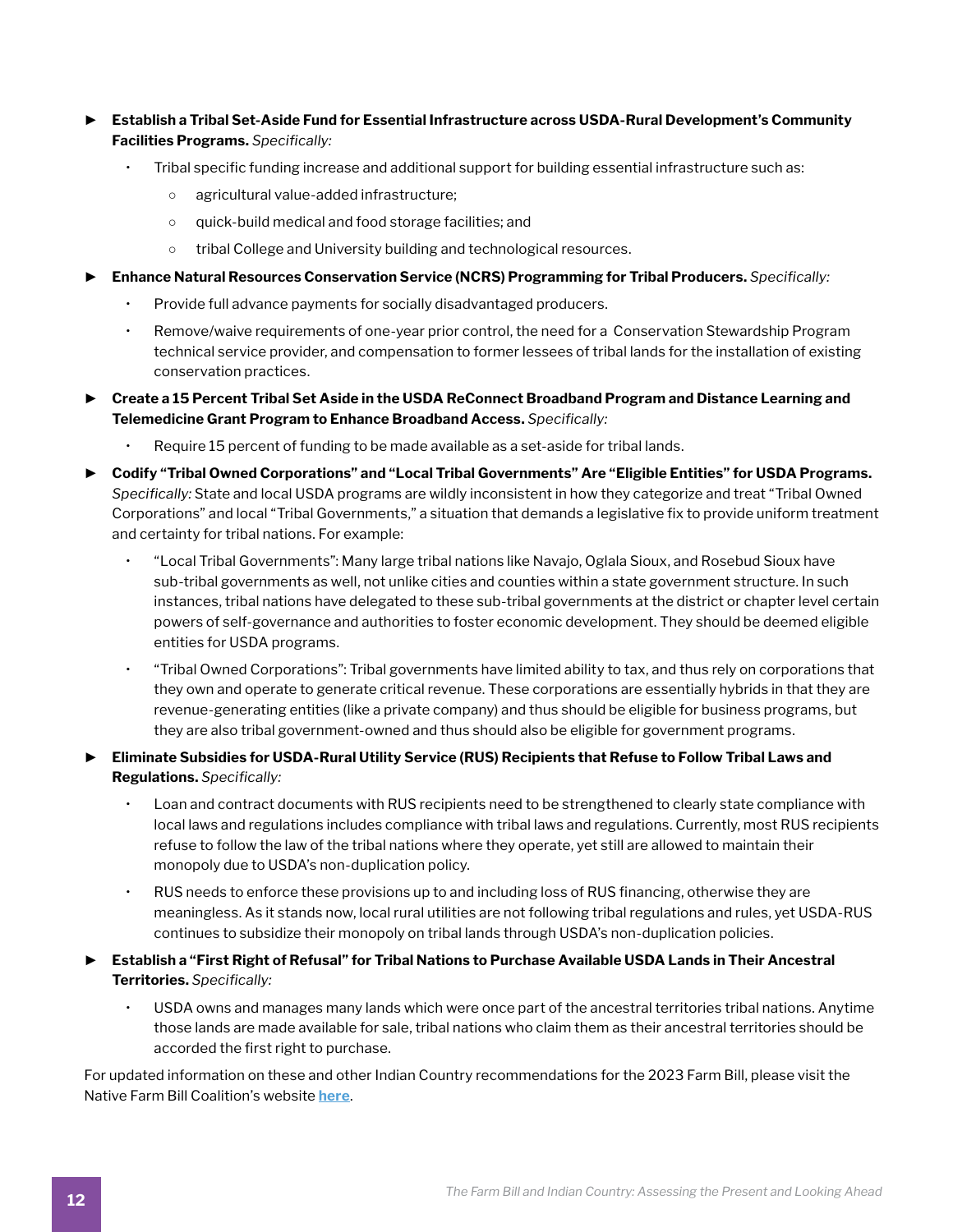# **ABOUT NCAI'S TRIBAL FOOD SOVEREIGNTY ADVANCEMENT INITIATIVE**

NCAI's Tribal Food Sovereignty Advancement Initiative (TFSAI) works to inform and support the development and strengthening of tribal nations' efforts to rebuild, protect, and sustain the Indigenous food systems that have long nourished their citizens, communities, and cultures.

Among other activities, TFSAI empowers tribal food sovereignty, food production, and food security by: creating a forum for tribal leaders to share best practices for advancing food sovereignty; assisting tribal governments with developing food sovereignty and related policies; advocating for federal policies and funding needed to improve the quality and accessibility of food assistance and cultivation programs; protecting and sustaining tribal lands, waters, and natural resources integral to tribal food systems; and providing information and materials to help build the knowledge base and skills of existing and aspiring individual Native farmers, ranchers, and other food producers.

# About This Publication

This policy brief was produced by NCAI's Tribal Food Sovereignty Initiative in collaboration with its partners. It was developed by Marlene Wakefield (Research and Resource Coordinator, NCAI Tribal Food Sovereignty Advancement Initiative) and Ian Record (NCAI Vice President of Tribal Governance and Special Projects).

### Suggested Citation

National Congress of American Indians. *The Farm Bill and Indian Country: Assessing the Present and Looking Ahead (Policy Recommendations for the Federal Government)*. Washington, DC: National Congress of American Indians. December 2020.

# Joining the TFSAI Listserv

For more information about TFSAI, please email **[foodsovereignty@ncai.org](mailto:foodsovereignty@ncai.org)**. To join NCAI's Food Sovereignty email listserv, email **[foodsovereignty@ncai.org](mailto:foodsovereignty@ncai.org)** and place "SUBSCRIBE" in the subject line.

# Photo Credits

Front cover (clockwise from top left): **[@presentsquare](https://unsplash.com/@presentsquare)** - Unsplash.com, **[USDAgov](https://www.flickr.com/people/usdagov/)** - Flickr.com Page 10: **[@katie\\_musial](https://unsplash.com/@katie_musial)** - Unsplash.com, Page 11: **[@mbuff](https://unsplash.com/@mbuff)** - Unsplash.com Back cover: **[Qihao Wang](https://unsplash.com/@tommyskywalker)** - Unsplash.com